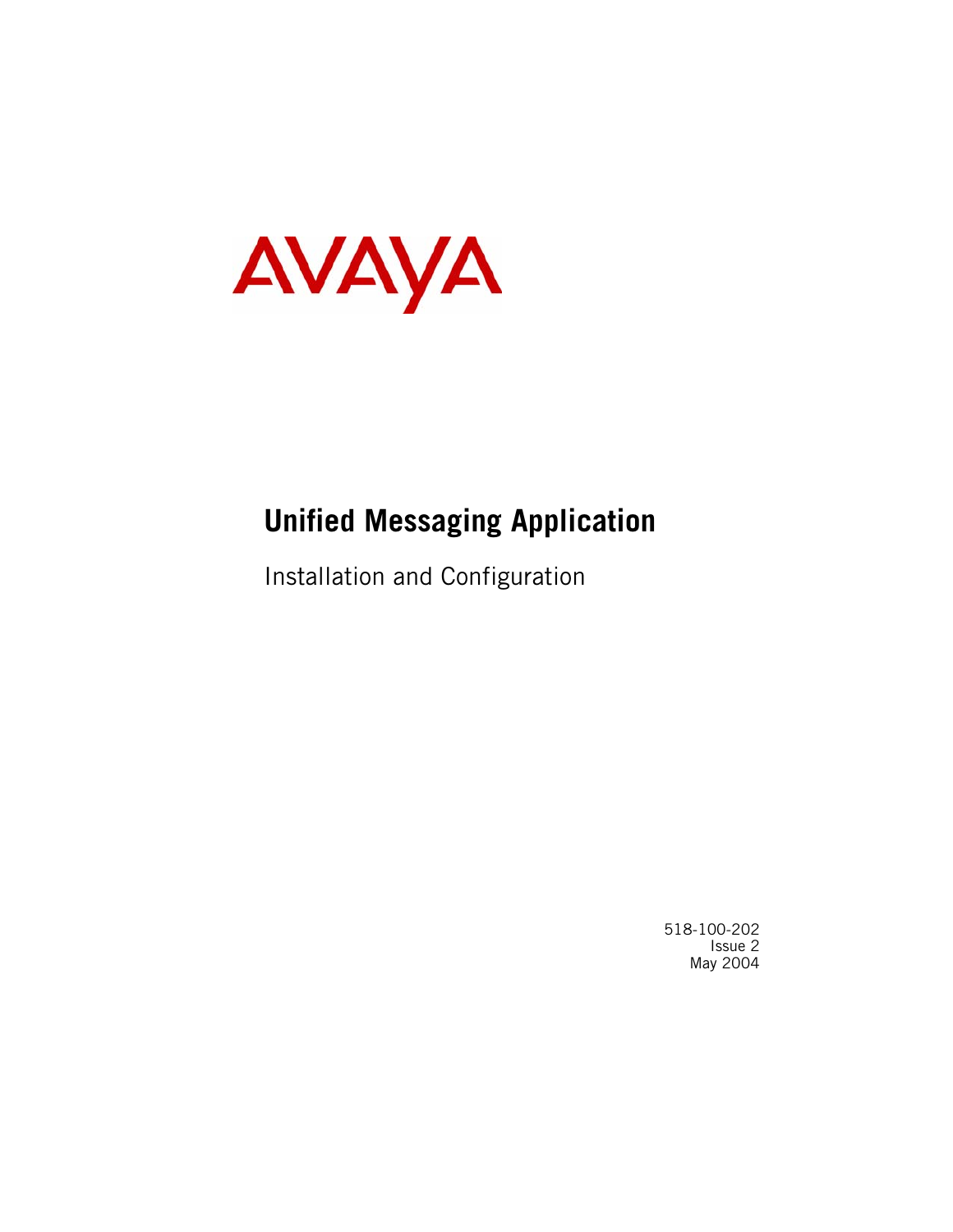**Copyright © 2004, Avaya Inc. Document 518-100-202 All Rights Reserved Issue 2 Printed in USA** May 2004

#### **Notice**

Every effort has been made to ensure that the information in this Installation and Configuration is complete and accurate at the time of printing. Information, however, is subject to change.

#### **Your Responsibility for Your System's Security**

Toll fraud is the unauthorized use of your telecommunications system by an unauthorized party—for example, persons other than your company's employees, agents, subcontractors, or persons working on your company's behalf. Note that there may be a risk of toll fraud associated with your telecommunications system, and, if toll fraud occurs, it can result in substantial additional charges for your telecommunications services.

You and your System Manager are responsible for the security of your system, such as programming and configuring your equipment to prevent unauthorized use. The System Manager is also responsible for reading all installation, instruction, and system administration documents provided with this product in order to fully understand the features that can introduce risk of toll fraud and the steps that can be taken to reduce that risk. Avaya Inc. does not warrant that this product is immune from or will prevent unauthorized use of common-carrier telecommunication services or facilities accessed through or connected to it. Avaya Inc. will not be responsible for any charges that result from such unauthorized use. For important information regarding your system and toll fraud, see the MERLIN Messaging System Installation, Programming, and Troubleshooting Online Guide or the PARTNER Messaging System Installation, Programming, and Troubleshooting Online Guide.

#### **Trademarks**

MERLIN and PARTNER are registered trademarks of Avaya Inc. Microsoft, Windows, and Windows NT are registered trademarks of Microsoft Corporation. Pentium is a registered trademark of Intel Corporation.

#### **Ordering Information**

| Call:    | <b>Publications Center</b> |                                  |  |
|----------|----------------------------|----------------------------------|--|
|          | Voice 1 800 457-1235       | International Voice 207 866-6701 |  |
|          | Fax 1800 457-1764          | International Fax 207 626-7269   |  |
| Website: | www.avaya.com/support      |                                  |  |
| Order:   | Document No. 518-100-202   |                                  |  |

Issue 2, May 2004

#### **Customer Support**

If you need assistance when programming or using your system, contact your local Authorized Dealer or call the helpline at **1 800 628-2888**. Consultation charges may apply.

#### **Fraud Intervention**

If you suspect you are being victimized by toll fraud and you need technical support or assistance, call the helpline at **1 800 628-2888**.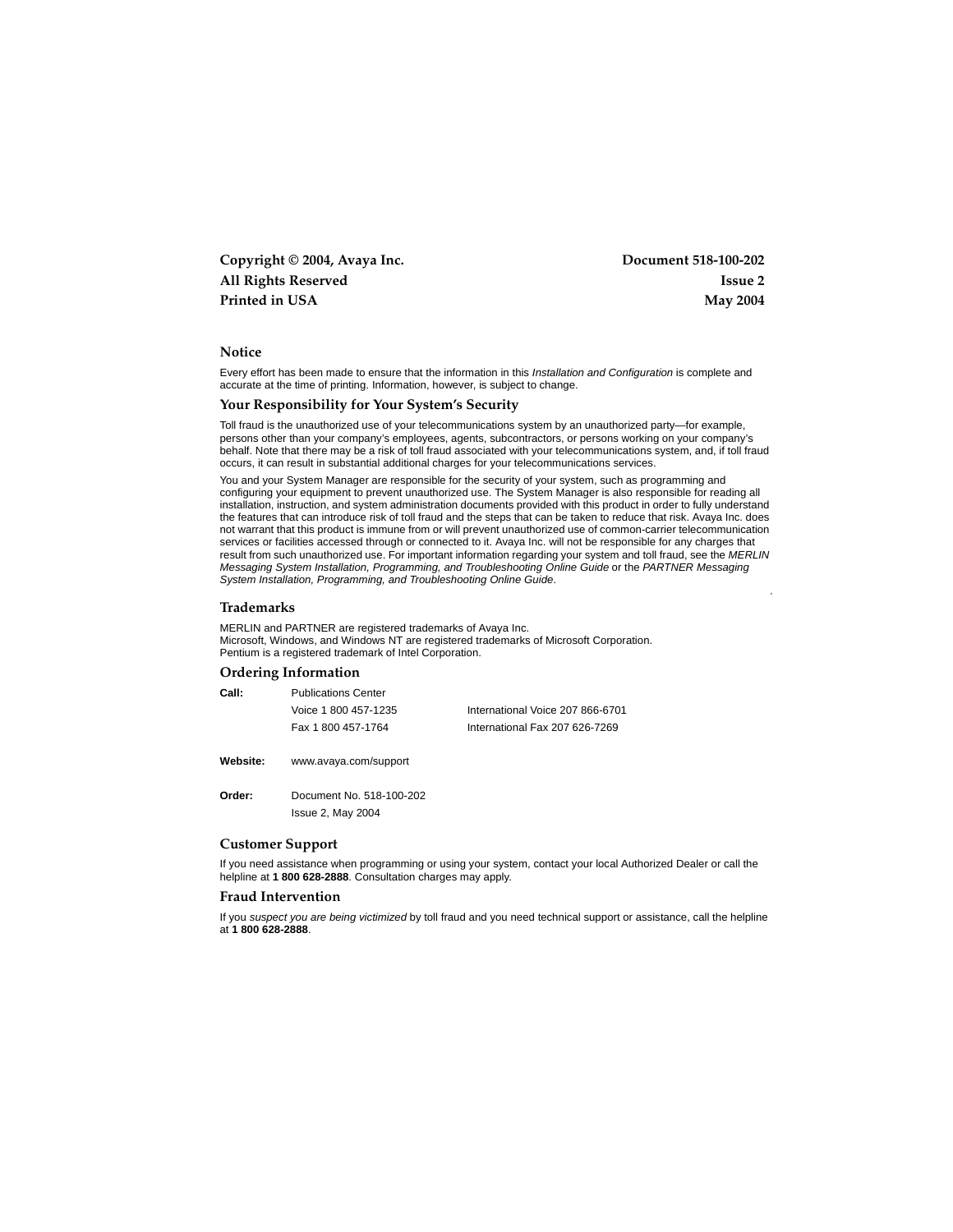# **Contents**

| Using the Unified Messaging Application with Microsoft Exchange 2000 10      |
|------------------------------------------------------------------------------|
| Step 1: Create a Domain User Account for the Unified Messaging<br>10         |
| Step 2: Assign Local Administrator Privileges to the Unified Messaging       |
| Using a Microsoft Windows 2000 Domain Controller 12                          |
| Using Microsoft Windows 2000 Server/Professional<br>13                       |
| Using Microsoft Windows NT Server/Workstation<br>14                          |
| Step 3: Assign Microsoft Exchange Access Privileges to the Unified<br>14     |
| Using the Unified Messaging Application with Microsoft Exchange 5.5. 16      |
| Step 1: Create a Domain User Account for the Unified Messaging<br>16         |
| Step 2: Assign Local Administrator Privileges to the Unified Messaging<br>17 |
| Step 3: Assign Microsoft Exchange Access Privileges to the Unified<br>18     |
| Using the Unified Messaging Application with an SMTP Server 20               |
| Create a Local User Account on a Microsoft Windows 2000 PC<br>21             |
| Create a Local User Account on a Microsoft Windows NT PC 22                  |
| Installing the Unified Messaging Application Software. 23                    |
|                                                                              |
|                                                                              |
|                                                                              |
|                                                                              |
|                                                                              |
|                                                                              |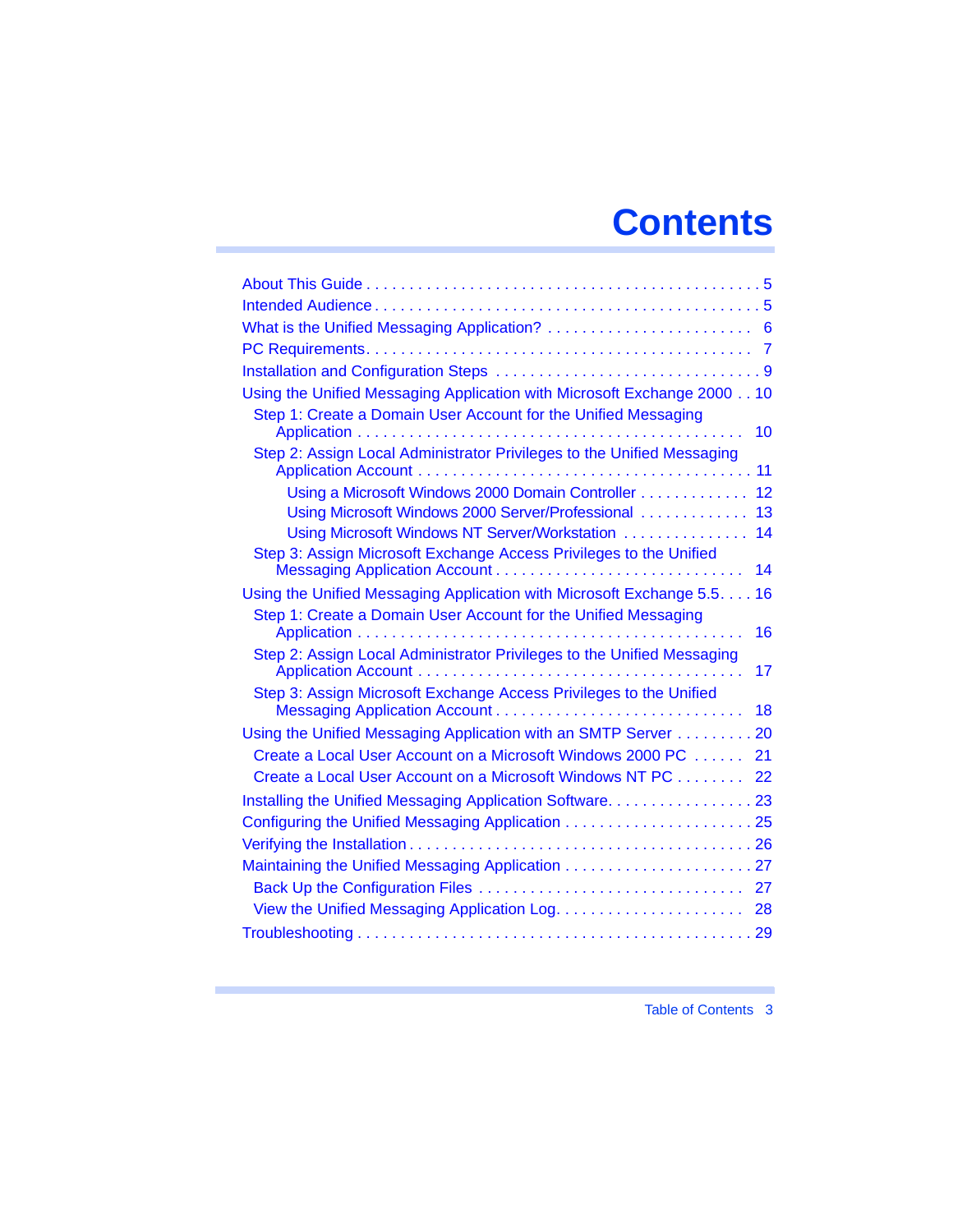٠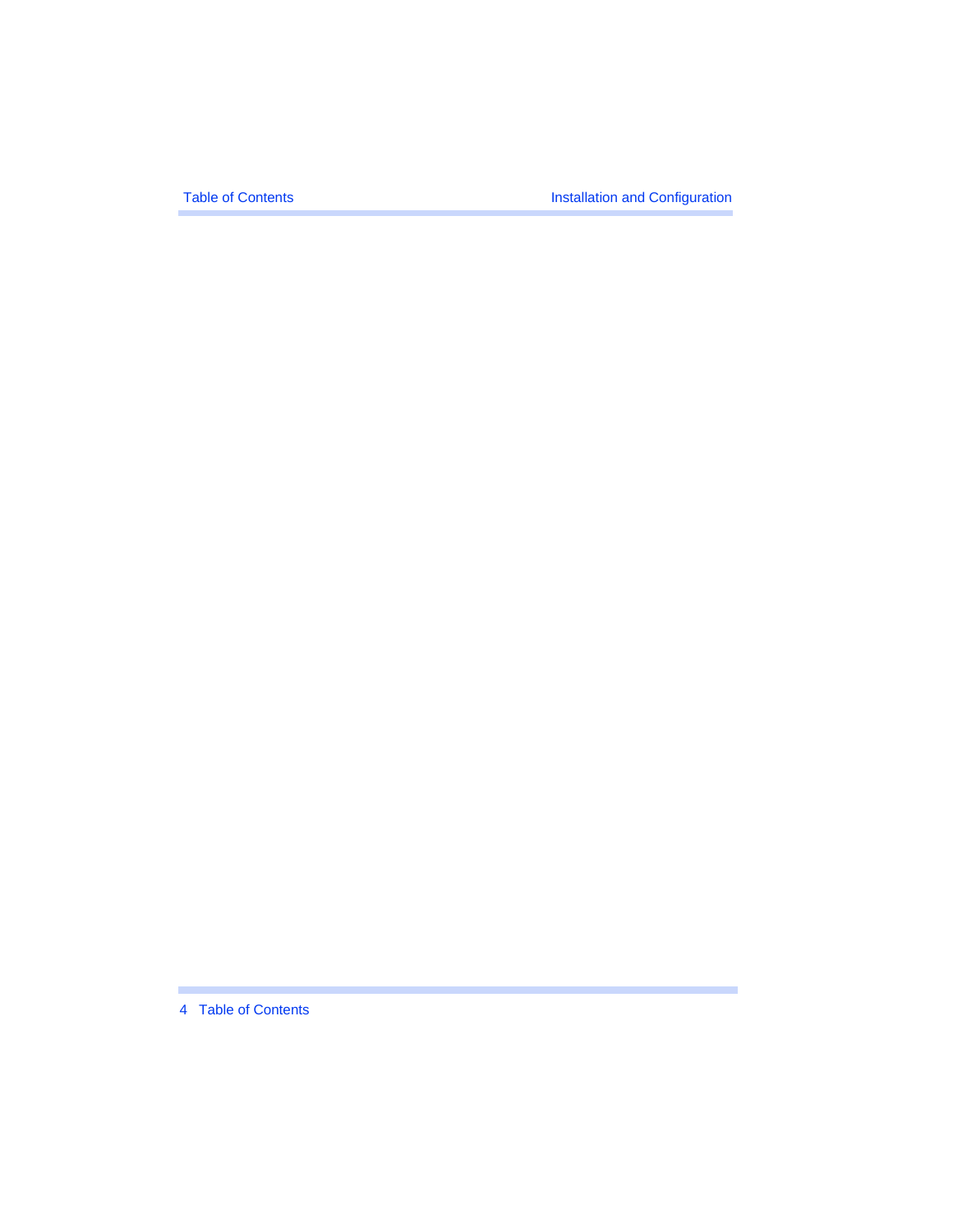# **Installation and Configuration**

# <span id="page-4-0"></span>**About This Guide**

This guide describes how to install and configure the Unified Messaging application for use with the following messaging systems:

- MERLIN<sup>®</sup> Messaging Release 4.0
- PARTNER<sup>®</sup> Messaging Release 7.0

Using this guide, you will learn:

- What the Unified Messaging Application can do
- How to create and configure a user account for the Unified Messaging Application on your Microsoft Exchange server or SMTP server
- How to install the Unified Messaging Application
- How to verify whether the Unified Messaging Application is installed properly
- How to maintain the Unified Messaging Application

Once the Unified Messaging Application is installed, you will use the MERLIN Messaging Release 4.0 System Administration application or PARTNER Messaging Release 7.0 System Administration application to administer the Unified Messaging Application for your system.

# <span id="page-4-1"></span>**Intended Audience**

This guide is intended for users who are responsible for managing and maintaining the messaging system. It is assumed that the user is experienced with Microsoft<sup>®</sup> Exchange administration.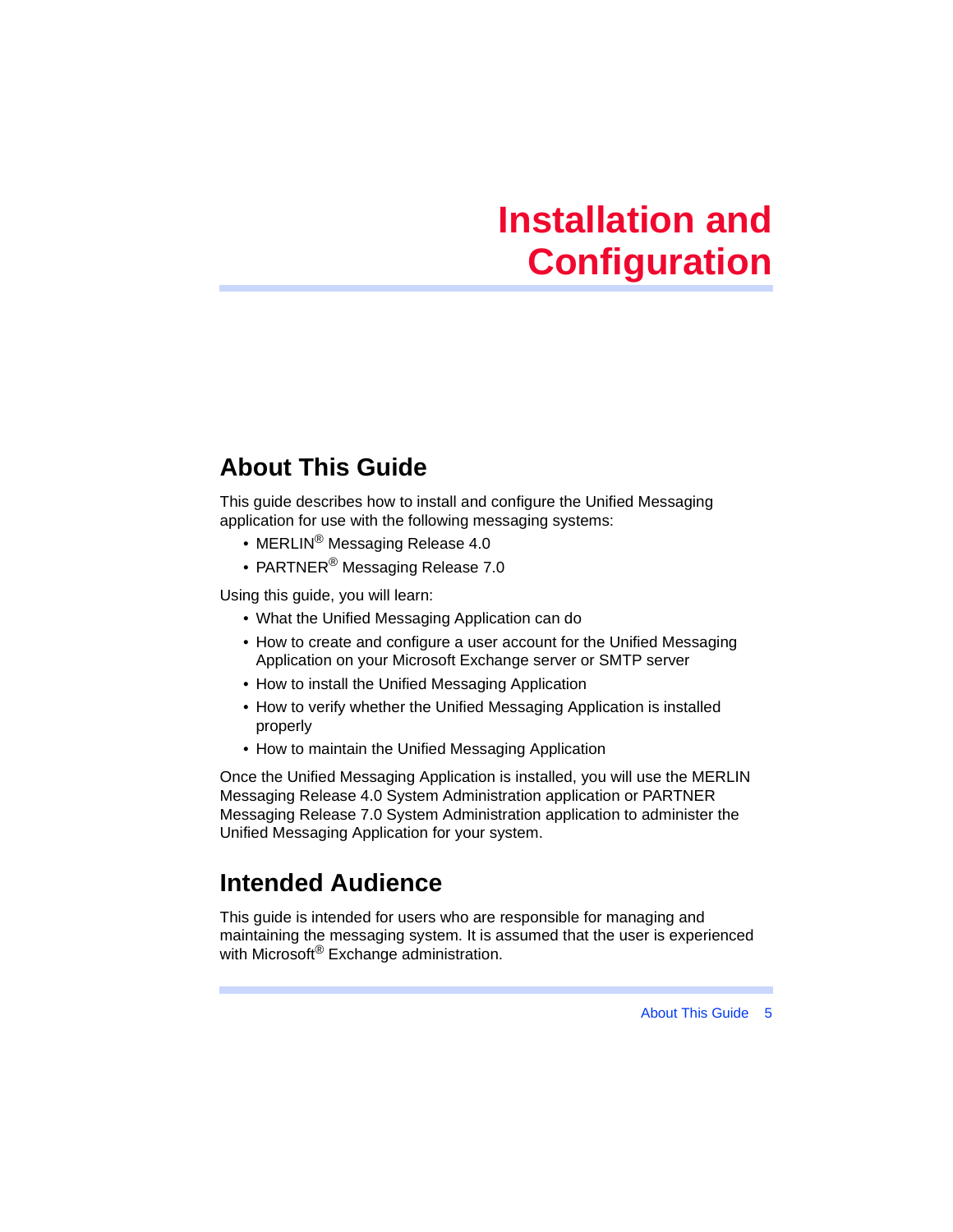# <span id="page-5-0"></span>**What is the Unified Messaging Application?**

The Unified Messaging Application is a software application that interfaces between the messaging system and email servers (Microsoft Exchange servers and SMTP servers). The Unified Messaging Application receives voice mail messages from the messaging system and forwards them to the email server(s) so that users can access their voice messages from their email account. Users can view these voice mail messages as they would normally view their email messages using any email client (for example, Microsoft Outlook for an Exchange email server, and Yahoo mail or AOL mail for SMTP email servers). The mail messages have attached .WAV files that the users can play using an audio player on their PC.

If the email server is a Microsoft Exchange server, users' email accounts and voice mailboxes can be synchronized. If a user's email account and voice mailbox are synchronized, the message status (for example, new, old, delete) is reflected in both the email and voice mail mailboxes, regardless of where the status was changed. For example, when a message in the email account is deleted, the corresponding entry in the voice mailbox is also deleted. Conversely, when a message in the voice mailbox is deleted, the corresponding entry in the email account is deleted.

## $\equiv$  note:

You must use the MERLIN Messaging Release 4.0 System Administration application or the PARTNER Messaging Release 7.0 System Administration application to administer the Unified Messaging application.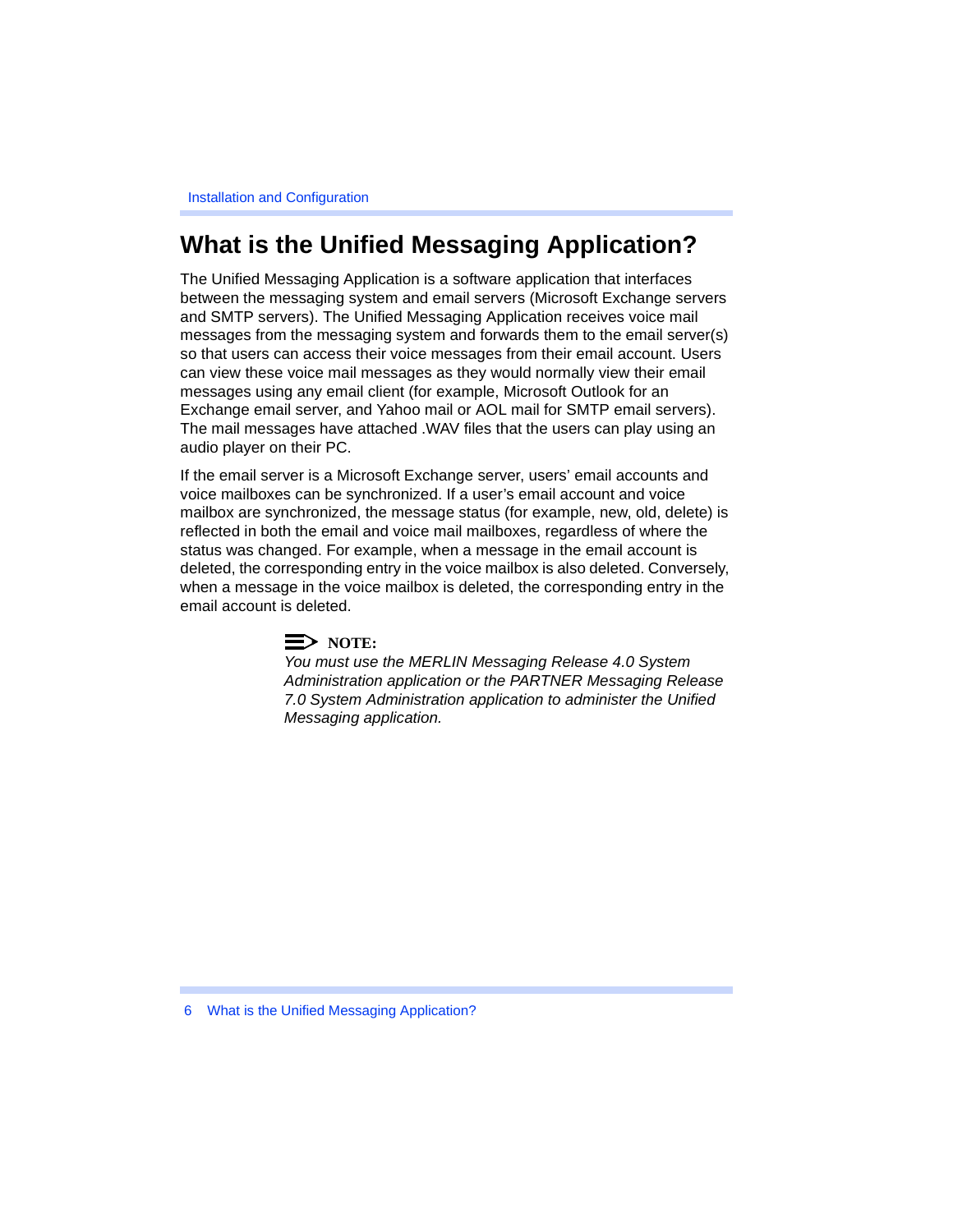# <span id="page-6-0"></span>**PC Requirements**

The Unified Messaging Application requires an IBM PC-compatible that meets or exceeds the following requirements:

- One of the following operating systems:
	- Microsoft Windows® 2000 Server, Service Pack 1
	- Microsoft Windows 2000 Professional, Service Pack 1
	- Microsoft Windows NT® 4.0 Server, Service Pack 5
	- Microsoft Windows NT 4.0 Workstation, Service Pack 5
- Microsoft Office 97 or later installed
- TCP/IP connectivity to the messaging system to allow message integration
- If Microsoft Exchange integration is required:
	- If the Unified Messaging Application will run on the same PC as the Exchange server, that PC must meet or exceed the following requirements:
		- a Pentium<sup>®</sup> II, 100 MHz processor
		- 256 MB of RAM
		- 2 GB of free hard disk space.
	- If the Unified Messaging Application is running on a different PC from the Exchange server, that PC must meet or exceed the following requirements:
		- a Pentium-based processor
		- 64MB of RAM
		- 20 MB of free hard disk space

### $\equiv$  note:

The PC must belong to the same domain as your Exchange server.

- If SMTP forwarding is required, the PC must meet or exceed the following requirements:
	- Pentium-based processor
	- 64 MB of RAM
	- 20 MB of free hard disk space.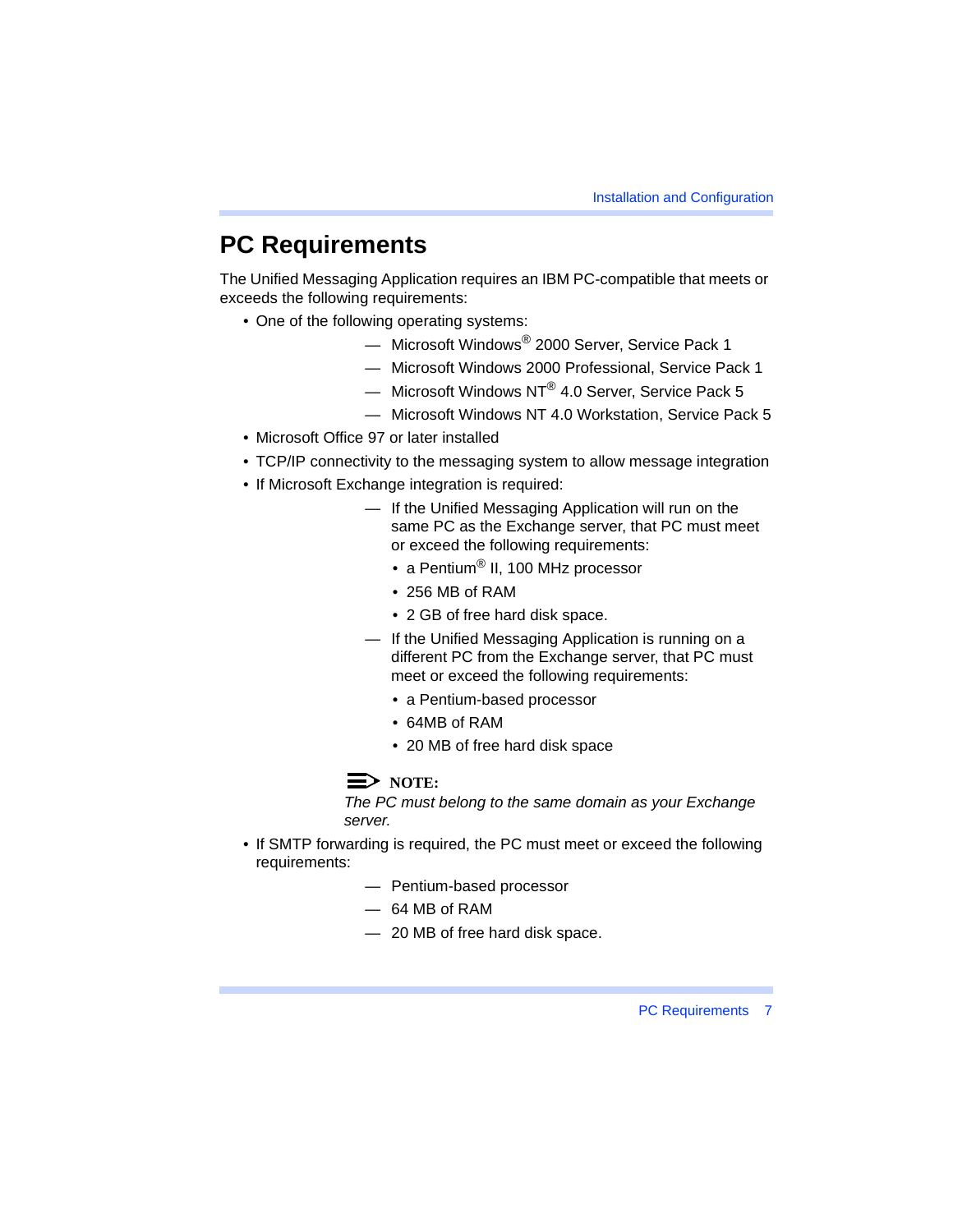For users to receive email messages with voice mail message attachments from the messaging system via the Unified Messaging Application, their PCs must meet or exceed the following requirements:

- Pentium-based processor running Microsoft Windows 2000 Professional, Microsoft Windows NT 4.0 Workstation, Microsoft Windows 98, or Microsoft Windows 95
- a sound card
- a software application (such as Windows Media Player) that can play .WAV files
- speakers/headphone to listen to voice mail messages (which are sent as .WAV files)
- a valid email account
- one of the following email clients:
	- **For Microsoft Exchange integration:** An email client supported by Microsoft Exchange (for example, Outlook 98 or Outlook 2000 clients).

— **For SMTP forwarding:** An email client supported by the end user's SMTP mail server.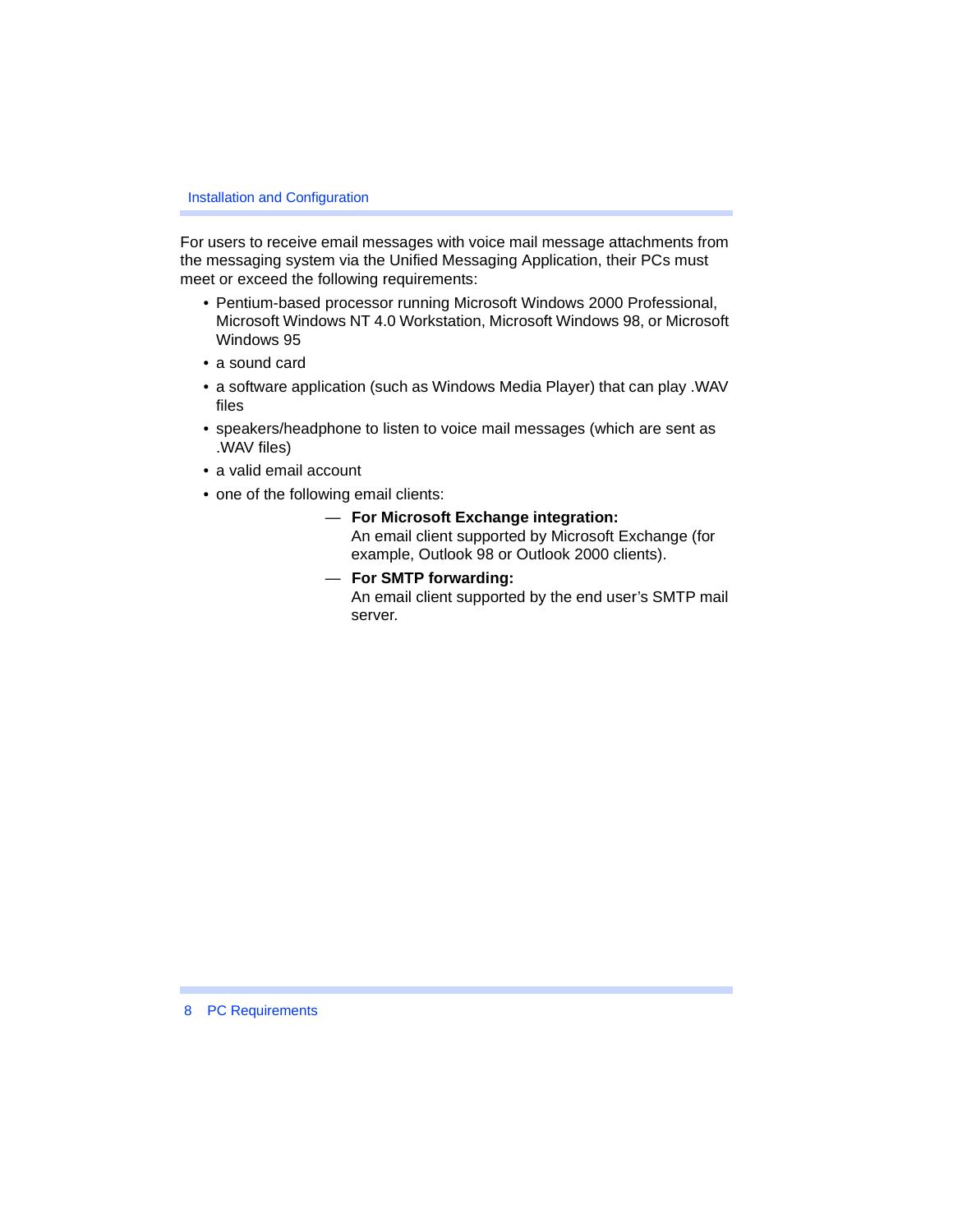# <span id="page-8-0"></span>**Installation and Configuration Steps**

To install and configure the Unified Messaging Application, perform the following steps:

**1 Configure a user account for the Unified Messaging Application on your server.**

Since the Unified Messaging Application will run as a service, you must create a user account for the Unified Messaging Application. This account must be set up as a domain user with Administrator privileges on the PC where you will install the Unified Messaging Application. (This will enable the Unified Messaging Application to access the files/registry of that PC.) If you are using Microsoft Exchange, this user account must also have permission to access the Microsoft Exchange server.

Depending on your configuration, perform the appropriate procedure:

- If you are using an Microsoft Exchange 2000 server, go to ["Using the Unified Messaging Application with Microsoft](#page-9-0)  [Exchange 2000" on page 10.](#page-9-0)
- If you are using an Microsoft Exchange 5.5 server, go to ["Using the Unified Messaging Application with Microsoft](#page-15-0)  [Exchange 5.5" on page 16](#page-15-0).
- If you are using an SMTP server, go to "Using the Unified" [Messaging Application with an SMTP Server" on page 20.](#page-19-0)

### **2 Install the Unified Messaging Application.**

Before installing the Unified Messaging Application, you must have the following information:

- the domain name of the PC on which you will install the Unified Messaging Application.
- the name and password of the user account you created for the Unified Messaging Application in Step 1.

To install the Unified Messaging Application, go to ["Installing the Unified](#page-22-0)  [Messaging Application Software" on page 23.](#page-22-0)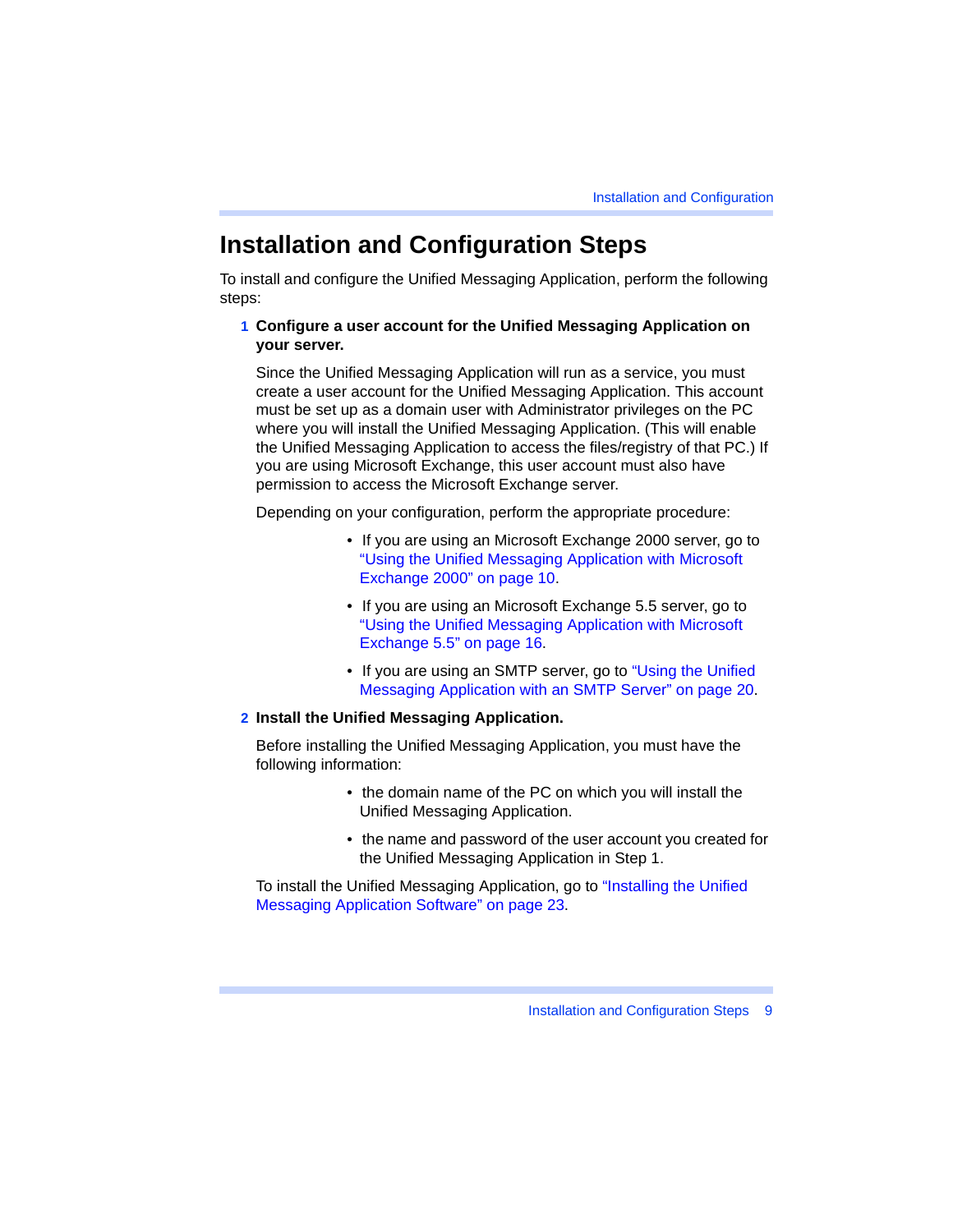# <span id="page-9-0"></span>**Using the Unified Messaging Application with Microsoft Exchange 2000**

Perform the steps in this section if you want to use the Unified Messaging Application with Microsoft Exchange 2000.

The Unified Messaging Application can either be co-resident with MS Exchange 2000 on the same PC or it can run on a different PC. However, to allow synchronization between email accounts and the messaging system, the PC running the Unified Messaging Application and the Exchange server must be on the same domain or are trusted domains.

To use the Unified Messaging Application with MS Exchange 2000, you must perform the following steps:

- **1** Create a domain user account for the Unified Messaging Application.
- **2** Assign local Administrator privileges to the domain user account you created for the Unified Messaging Application.
- **3** Assign Microsoft Exchange access privileges to domain user account for the Unified Messaging Application.

## <span id="page-9-1"></span>**Step 1: Create a Domain User Account for the Unified Messaging Application**

In this procedure, you will create a domain user account for the Unified Messaging Application.

At Windows 2000 Domain Controller, perform the following steps:

**1** Select **Start -> Programs -> Administrative Tools -> Active Directory Users and Computers.**

The Active Directory Users and Computers window appears.

- **2** Select the domain of the Exchange server and PC where the Unified Messaging Application will be installed.
- **3** Open the Users folder.
- **4** Click **Action** from the menu bar.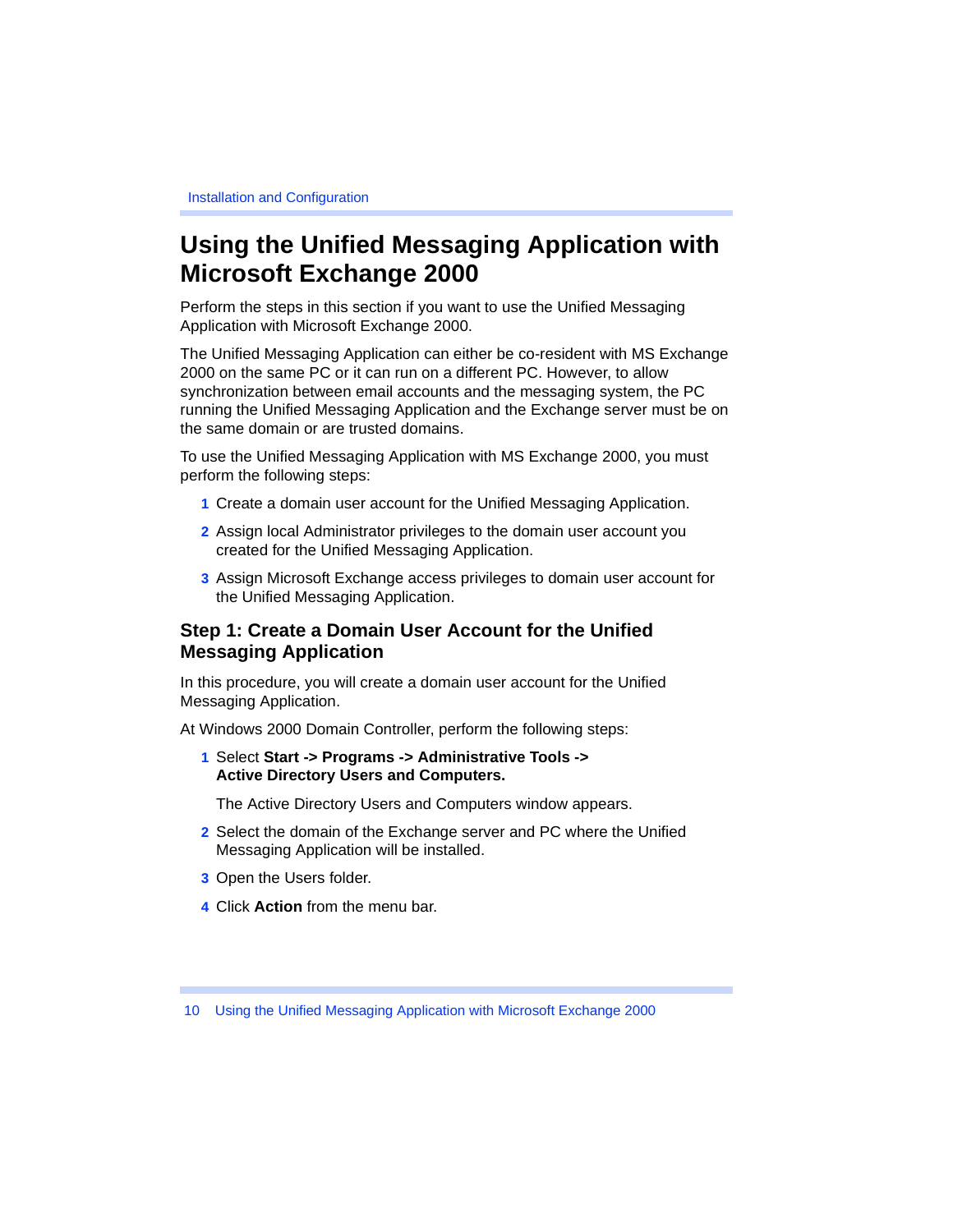#### **5** Select **New>User**.

The New Object - User dialog box appears.

**6** Fill in the account information, and click the **Next** button.

The next New Object - User dialog box appears.

**7** Fill in the account information.

### $\equiv$   $\geq$  NOTE:

You must assign a password to this account and select the **Password never expires** check box.

**8** Click the **Next** button.

The next New Object - User dialog box appears.

- **9** Make sure the **Create an Exchange mailbox** check box is checked.
- **10** Click the **Next** button.
- **11** Click the **Finish** button.

Go to ["Step 2: Assign Local Administrator Privileges to the Unified Messaging](#page-10-0)  [Application Account" on page 11](#page-10-0).

### <span id="page-10-0"></span>**Step 2: Assign Local Administrator Privileges to the Unified Messaging Application Account**

In this procedure, you will assign local Administrator privileges to the account you created for the Unified Messaging Application so that it can edit information on the PC where the Unified Messaging Application will be installed.

Depending on the operating system of the PC on which you will install the Unified Messaging Application, perform the appropriate step:

- For Microsoft Windows 2000 Domain Controller, go to ["Using a Microsoft](#page-11-0)  [Windows 2000 Domain Controller" on page 12](#page-11-0).
- For Microsoft Windows 2000 Server or Windows 2000 Professional, go to ["Using Microsoft Windows 2000 Server/Professional" on page 13](#page-12-0).
- For Microsoft Windows NT Server or Workstation, go to ["Using Microsoft](#page-13-0)  [Windows NT Server/Workstation" on page 14.](#page-13-0)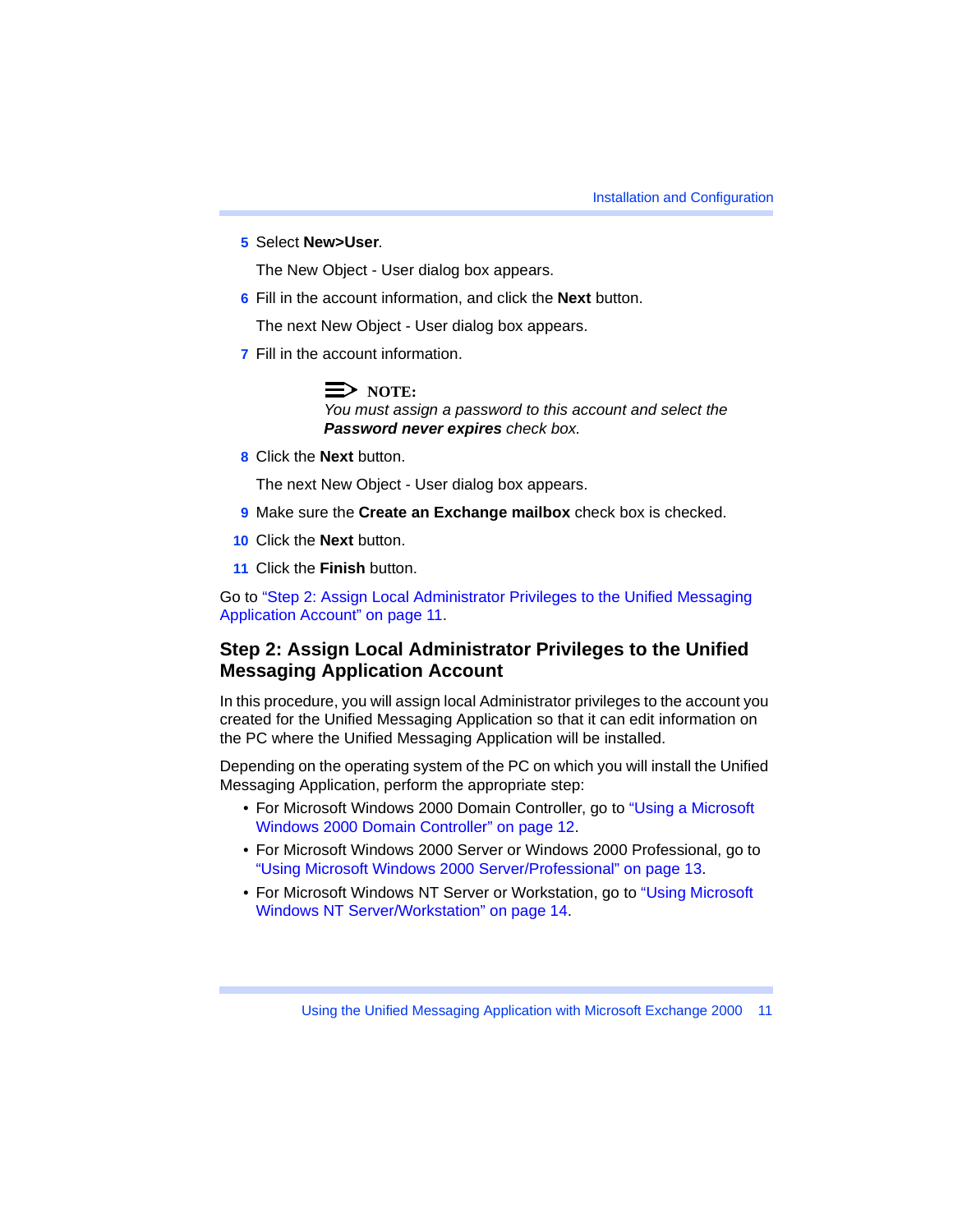### <span id="page-11-0"></span>**Using a Microsoft Windows 2000 Domain Controller**

If you will install the Unified Messaging Application on Microsoft Windows 2000 Domain Controller, perform the following steps from that PC:

- **1** Right-click on the account you created.
- **2** Select **Properties**.

The Properties dialog box appears.

**3** Click the **Member Of** tab.

The Member Of tab appears.

**4** Click the **Add** button.

The Select Groups dialog box appears.

- **5** Select **Administrators**, and then click the **Add** button.
- **6** Click the **OK** button to close the Select Groups dialog box.
- **7** Click the **OK** button to close the Properties dialog box.

Go to ["Step 3: Assign Microsoft Exchange Access Privileges to the Unified](#page-13-1)  [Messaging Application Account" on page 14.](#page-13-1)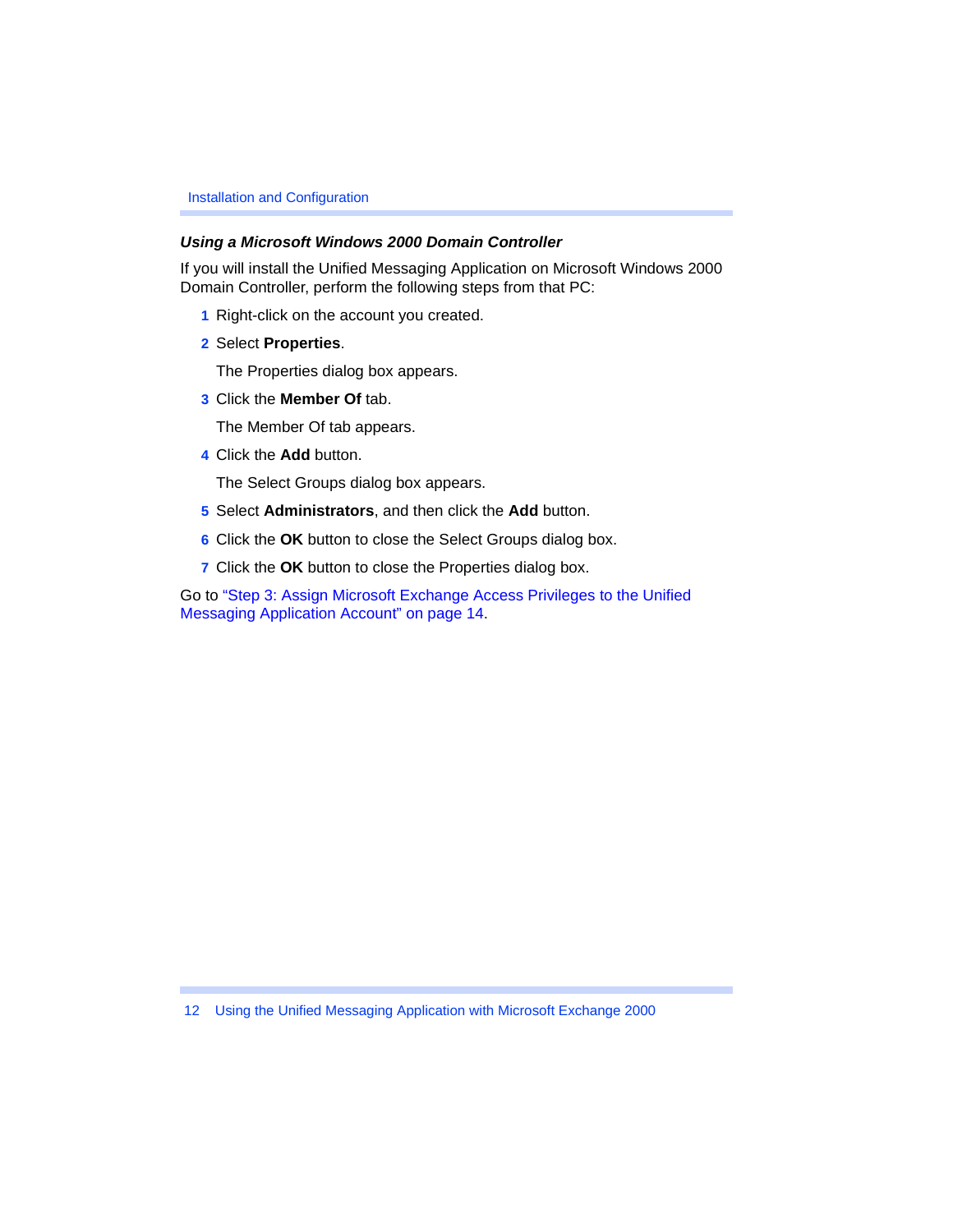### <span id="page-12-0"></span>**Using Microsoft Windows 2000 Server/Professional**

If you will install the Unified Messaging Application on Microsoft Windows 2000 Server or Professional, perform the following steps from that PC:

- **1** Log on as system administrator:
	- For Windows 2000 Server: Select **Start -> Program -> Administrative Tools -> Computer Management**
	- For Windows 2000 Professional: Right-click **My Computer**, and select **Computer Management**.
- **2** Double-click on **Local Users and Groups**.
- **3** Double-click on **Groups**.
- **4** Double-click on **Administrators**.
- **5** At the Administration Properties menu, click **Add.**

The Select Users and Groups dialog box appears.

- **6** From the Look-in box, select the appropriate domain.
- **7** Select the account you created for the Unified Messaging Application service, and then click the **Add** button.
- **8** Click the **OK** button to close the Select Users or Groups dialog box.

Go to ["Step 3: Assign Microsoft Exchange Access Privileges to the Unified](#page-13-1)  [Messaging Application Account" on page 14](#page-13-1).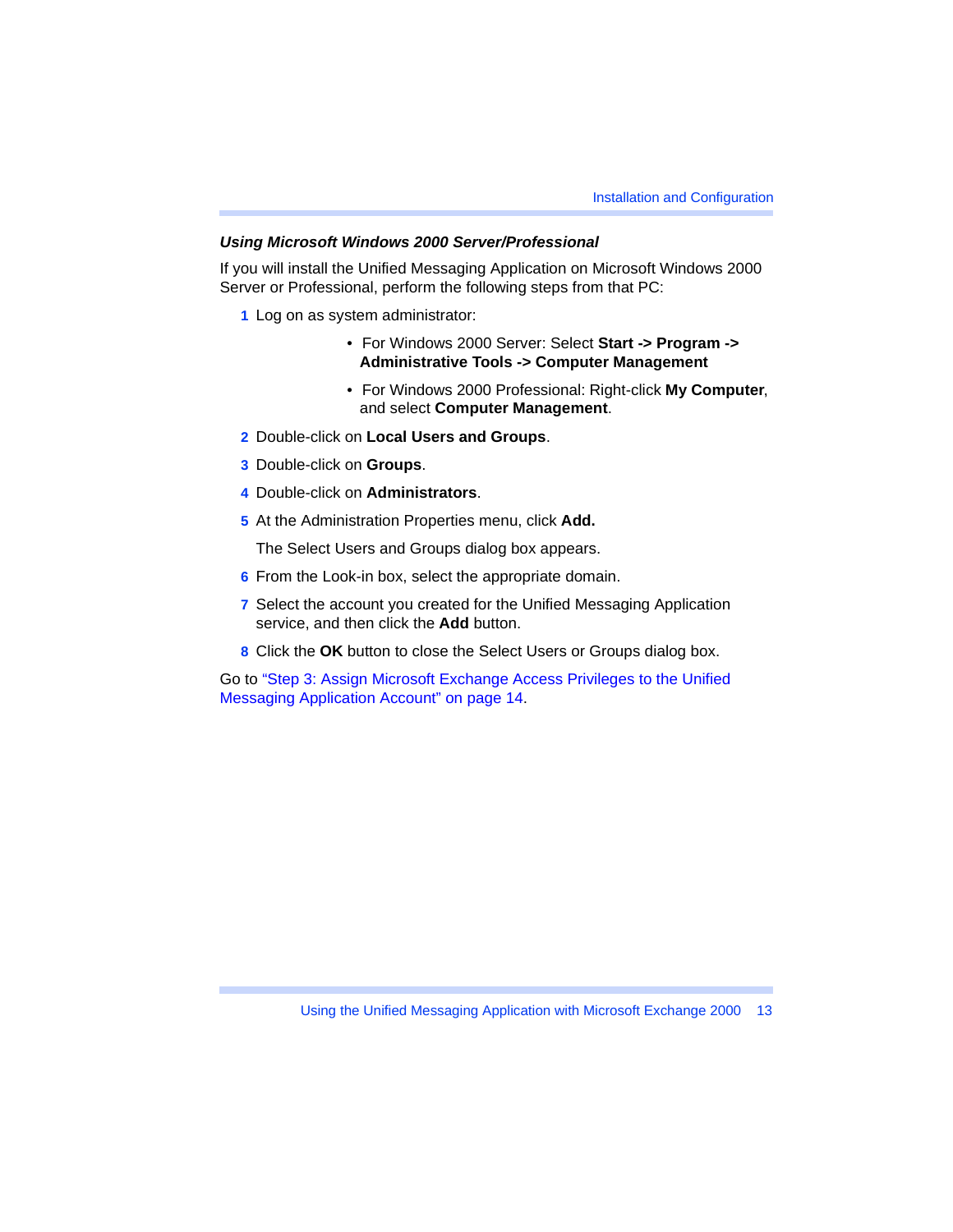### <span id="page-13-0"></span>**Using Microsoft Windows NT Server/Workstation**

If you will install the Unified Messaging Application on Microsoft Windows NT Server or Workstation, perform the following steps from that PC:

**1** From the Start menu, select **Programs>Administrator Tools>User Manager**.

The User Manager window appears.

- **2** At the Groups panel, double-click **Administrators** to show the Local Group Properties dialog box.
- **3** Click **Add** at the menu to open the Add Users and Groups dialog box.
- **4** Select the account you created for the Unified Messaging Application, and add it to the Administrators group.

Go to ["Step 3: Assign Microsoft Exchange Access Privileges to the Unified](#page-13-1)  [Messaging Application Account" on page 14.](#page-13-1)

### <span id="page-13-1"></span>**Step 3: Assign Microsoft Exchange Access Privileges to the Unified Messaging Application Account**

In this procedure, you will configure the Unified Messaging Application account to access the Exchange server.

If there is more than one Exchange server in your domain and your unification involves multiple Exchange servers across the domain, it is necessary that you repeat the permission assignment procedures on each of these servers.

At the Exchange 2000 server, perform the following steps:

**1** From the Start menu, select **Programs>Microsoft Exchange>System Manager**.

The Exchange System Manager window appears.

- **2** On the left panel, under your domain, double-click **Administrative Groups**.
- **3** Open the appropriate Administrative folder.
- **4** Double-click **Servers**.
- **5** Right-click the appropriate Exchange server.

A menu appears.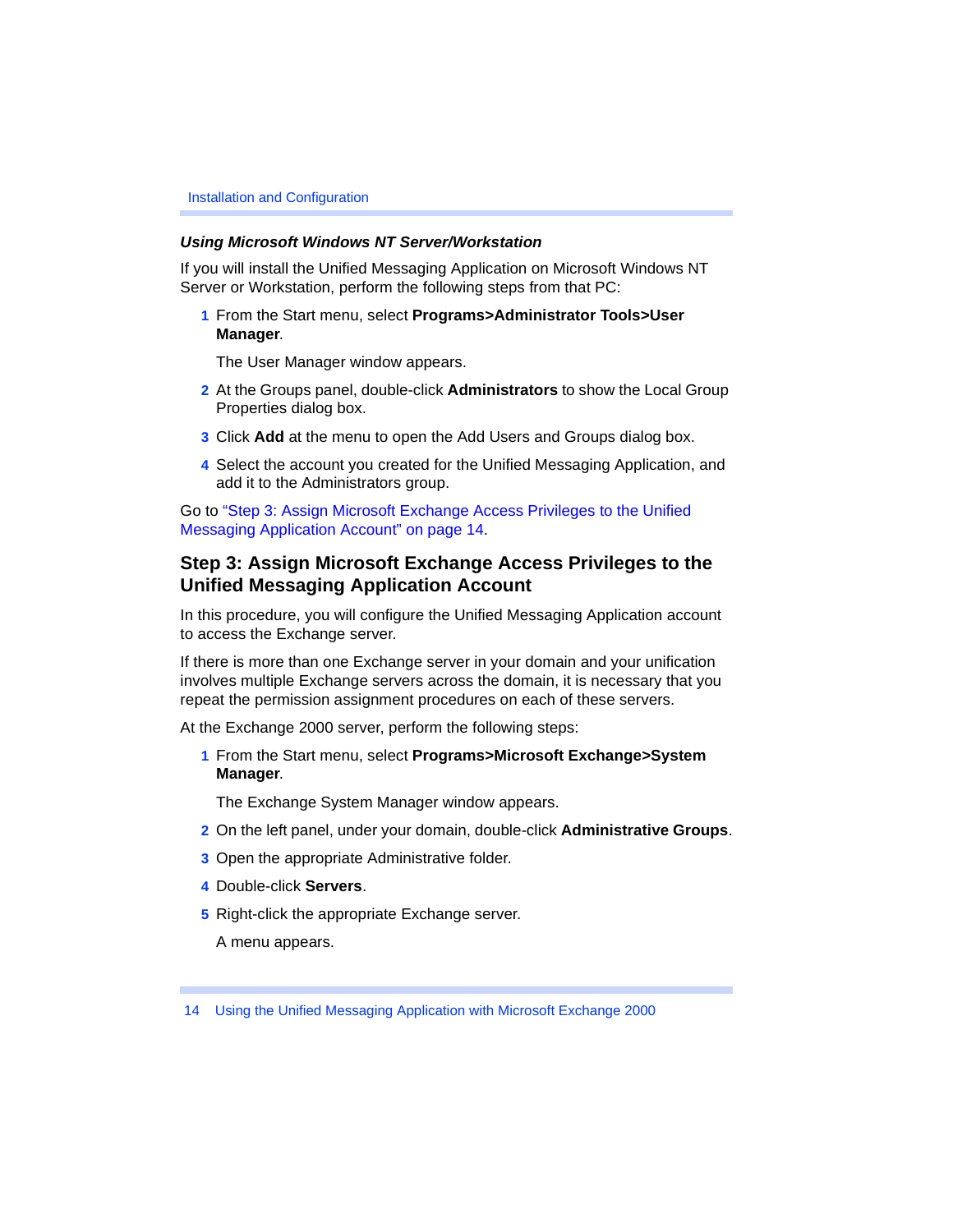#### **6** Select **Properties**.

The Properties dialog box appears.

**7** Click on the **Security** tab.

The Security tab appears.

**8** Click the **Add** button.

The Select Users, Computers, or Groups dialog box appears.

**9** Select the account you created for the Unified Messaging Application service, and then click the **Add** button.

The account is added to this group.

- **10** Click the **OK** button.
- **11** Make sure that all the permissions check boxes are checked for this account in the Security tab of the Properties dialog box.
- **12** Click the **OK** button.

Now that the user account for the Unified Messaging Application is configured, install the Unified Messaging Application software. Go to ["Installing the Unified](#page-22-0)  [Messaging Application Software" on page 23.](#page-22-0)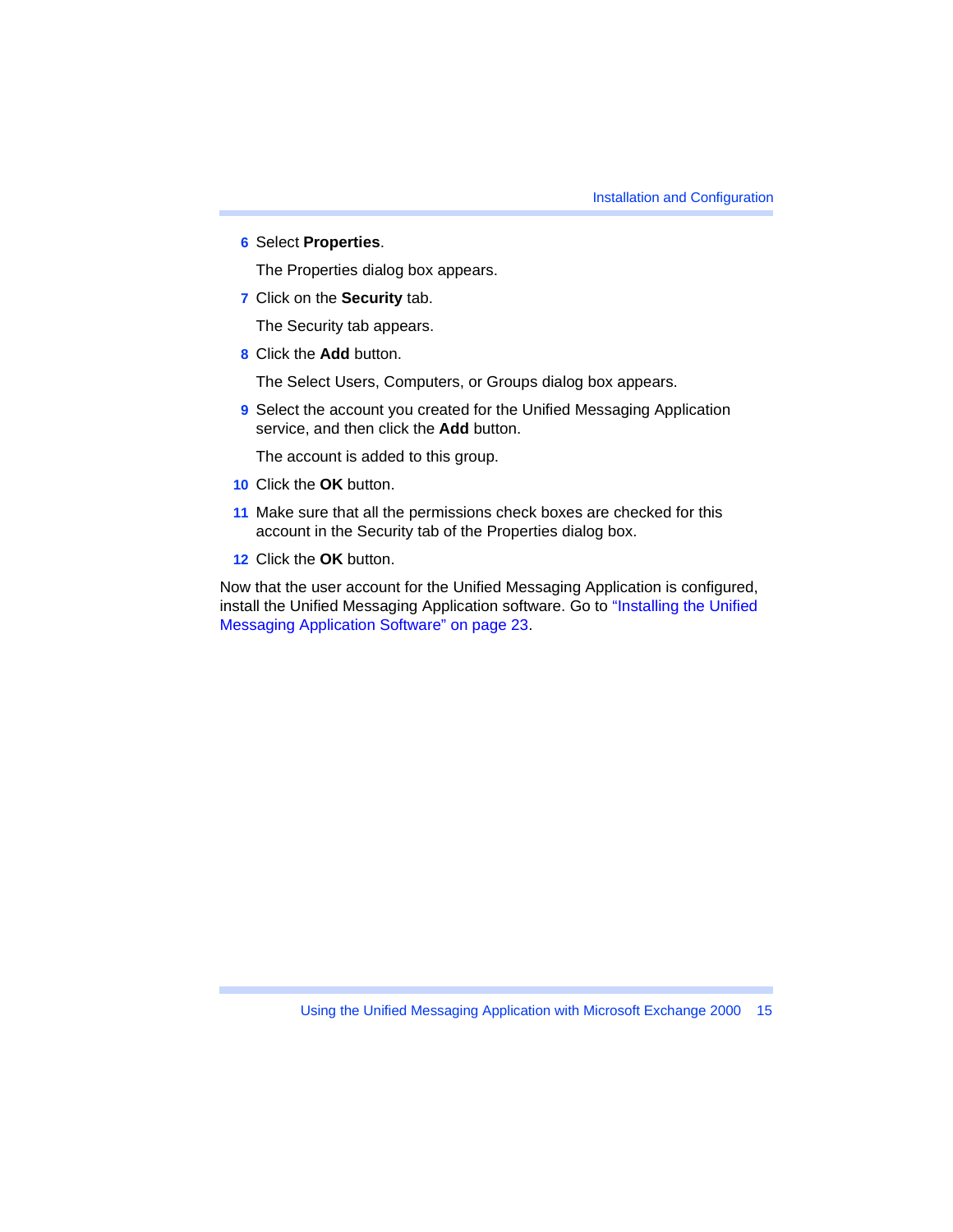# <span id="page-15-0"></span>**Using the Unified Messaging Application with Microsoft Exchange 5.5**

Perform the steps in this section if you want to use the Unified Messaging Application with Microsoft Exchange 5.5.

To allow synchronization between email accounts and the messaging system via the Unified Messaging Application, the Windows NT PC and the Exchange server must be on the same domain, or are trusted domains.

- **1** Create a domain user account for the Unified Messaging Application.
- **2** Assign local Administrator privileges to the domain user account you created for the Unified Messaging Application.
- **3** Assign Microsoft Exchange access privileges to the domain user account for the Unified Messaging Application.

## <span id="page-15-1"></span>**Step 1: Create a Domain User Account for the Unified Messaging Application**

In this procedure, you will create a domain user account for the Unified Messaging Application.

At Windows Domain Controller, perform the following steps:

- **1** Select **Start>Programs>Administrator Tools>User Manager for Domain**.
- **2** Select **User** on the menu bar.
- **3** Select **New User** from the menu.
- **4** Enter the account information.

## $\equiv$  note:

You must assign a password to this account and select the **Password never expires** check box.

**5** Click the **Add** button.

The User Properties dialog box appears.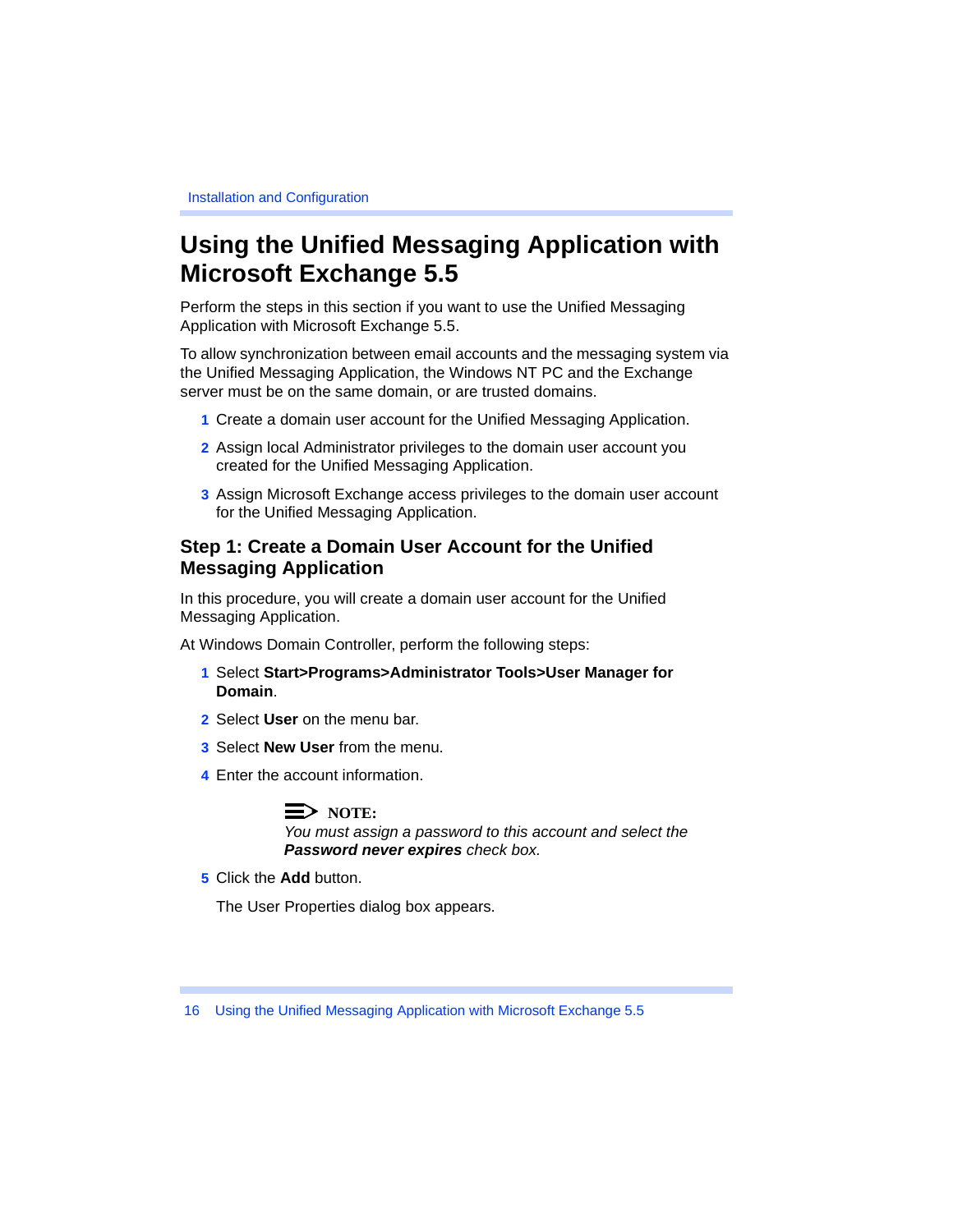- **6** Fill in the information.
- **7** Click **OK** and close the dialog boxes.

Go to ["Step 2: Assign Local Administrator Privileges to the Unified Messaging](#page-16-0)  [Application Account" on page 17](#page-16-0).

## <span id="page-16-0"></span>**Step 2: Assign Local Administrator Privileges to the Unified Messaging Application Account**

In this procedure, you will assign local Administrator privileges to the account you created for the Unified Messaging Application so that it can edit information on the PC where the Unified Messaging Application will be installed.

At the PC where you will install the Unified Messaging Application, perform the following steps:

### **1** Select **Start>Programs>Administrator Tools>User Manager for Domain**.

### $\equiv$  note:

If you are going to install the Unified Messaging Application on a PC that is a stand-alone member server or a workstation, that PC will not have the Administrator Tools program available from the Start menu. Select **Start>Programs>User Manager** to start the programming.

**2** At the Groups panel, double-click **Administrators**.

The Local Group Properties dialog box appears.

**3** Click the **Add** button.

The Add Users and Groups dialog box appears.

**4** Select the Unified Messaging Application account and add it to the Administrators group.

Go to ["Step 3: Assign Microsoft Exchange Access Privileges to the Unified](#page-17-0)  [Messaging Application Account" on page 18](#page-17-0).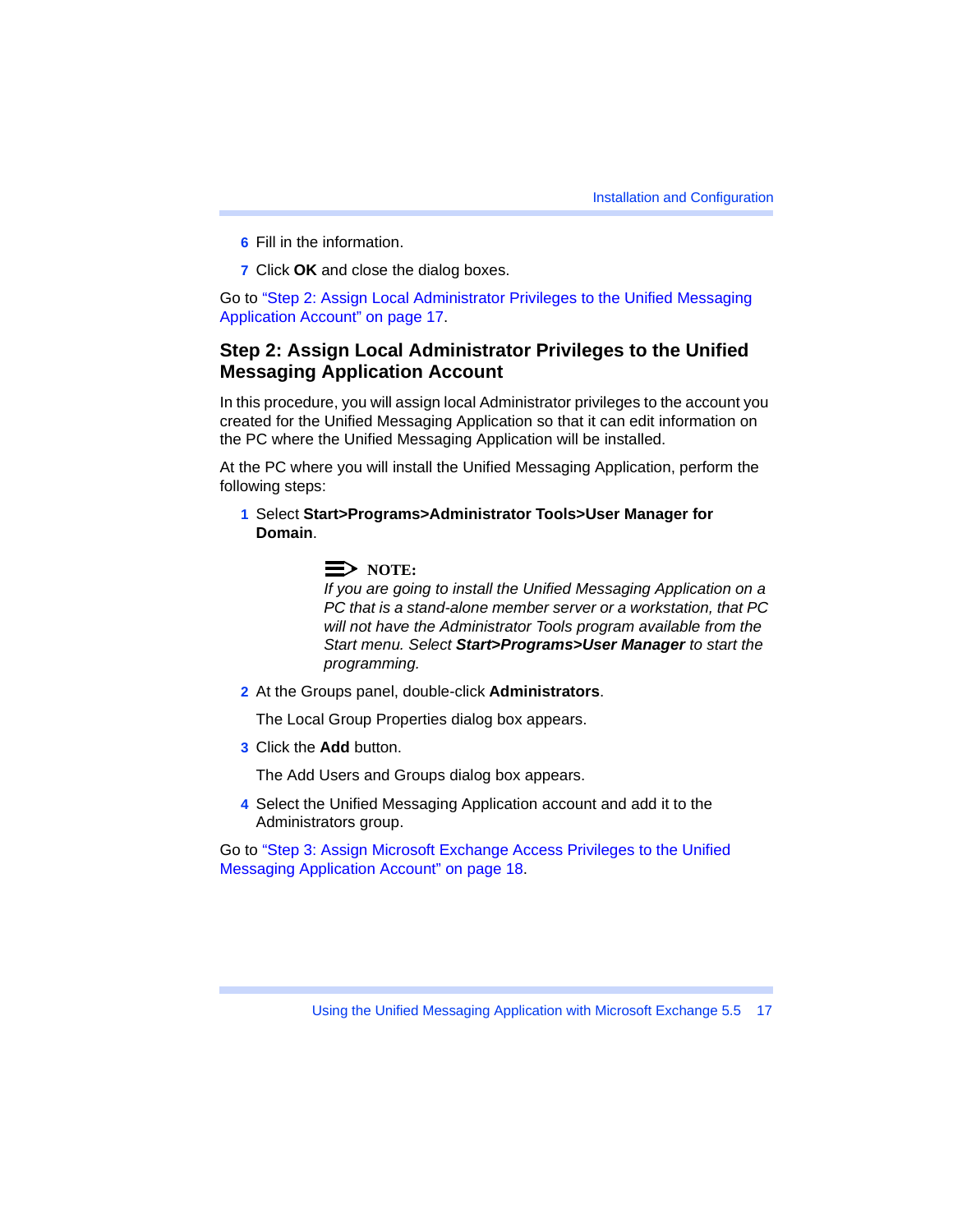### <span id="page-17-0"></span>**Step 3: Assign Microsoft Exchange Access Privileges to the Unified Messaging Application Account**

In this procedure, you will configure the Unified Messaging Application account to access the Exchange server.

This permission assignment will allow this account to grant access to different Exchange server(s) in your domain. Therefore it is **unnecessary** to repeat the permission assignment on each of these Exchange server(s), even if your unification involves multiple Exchange servers across the domain.

At the Exchange server, perform the following steps:

**1** Select **Start>Program>Microsoft Exchange>Microsoft Exchange Administrator**.

The Microsoft Exchange Administrator window appears.

- **2** Select your Organization Unit.
- **3** From File menu, select **Properties**.

The Properties dialog box appears.

**4** Click the **Permissions** tab.

The Permissions tab appears.

- **5** Click the **Add** button.
- **6** Add the privileged account to the group.
- **7** At the Organization Properties dialog box, make sure the privileged account has Service Account Admin privileges. (In Roles box, select **Service Account Admin**.) Return to the Exchange Admin menu.
- **8** Double-click your Site.
- **9** From the File menu, select **Properties**.

The Properties dialog box appears.

- **10** Click the **Permission** tab.
- **11** Add the privileged account to the group. Make sure that the account has Service Account Administration privileges. (See Step 6 above).
- **12** Return to the Exchange Administrator window.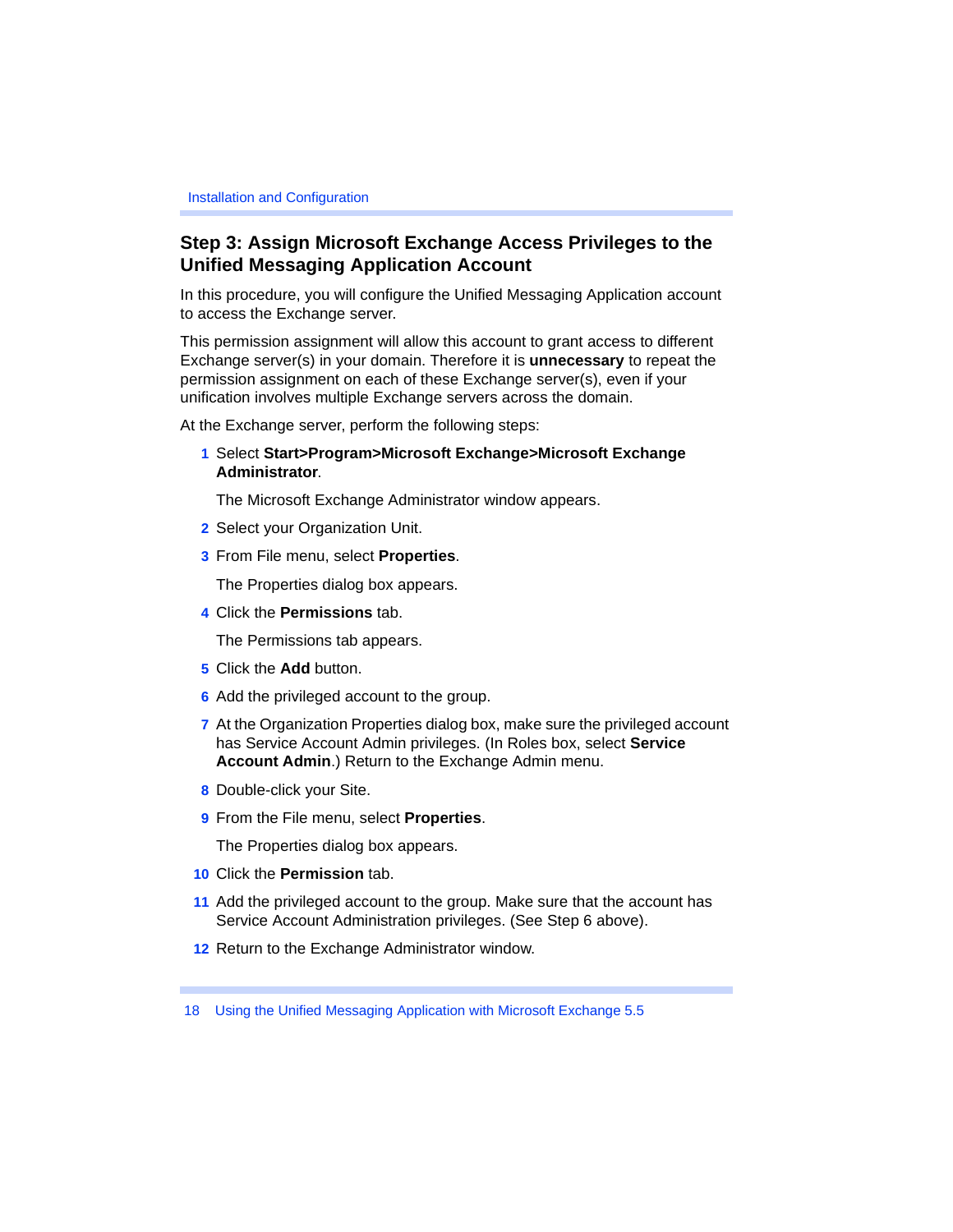#### **13** Select **Site>Configurations**.

**14** From the File menu, select **Properties**.

The Properties dialog box appears.

- **15** Click the **Permission** tab.
- **16** Select the Unified Messaging Application account. Add it to the group.
- **17** Make sure that the account has Service Account Admin privileges. (In Roles box, select **Service Account Admin**.)

Now that the user account for the Unified Messaging Application is configured, install the Unified Messaging Application software. Go to ["Installing the Unified](#page-22-0)  [Messaging Application Software" on page 23.](#page-22-0)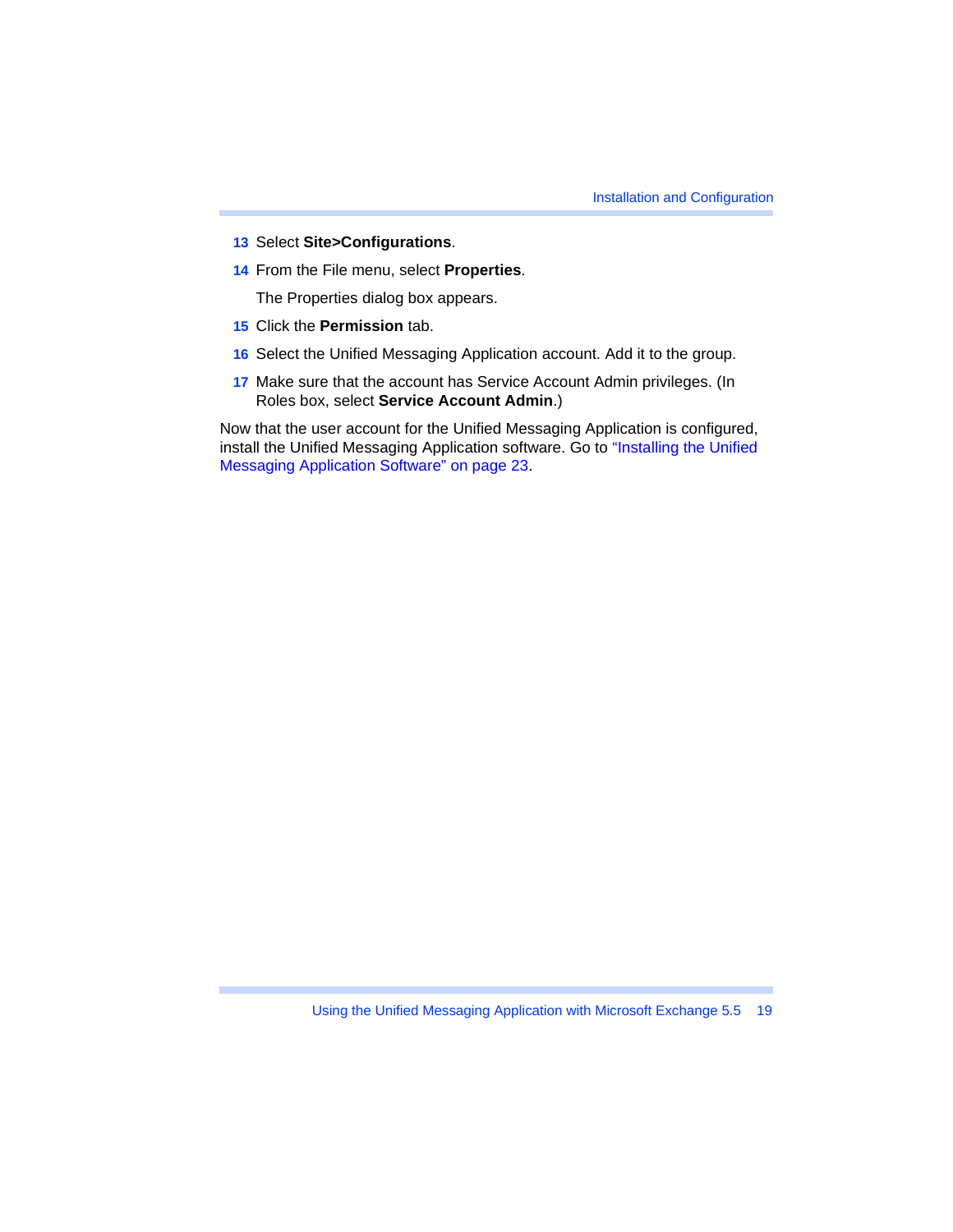# <span id="page-19-0"></span>**Using the Unified Messaging Application with an SMTP Server**

Perform the steps in this section if you want to use the Unified Messaging Application with an SMTP server (for example, a UNIX email server).

The PC where the Unified Messaging Application is to be installed needs a user account that has local Administrator privileges. This allows the Unified Messaging Application to access local files and to forward voice messages to your SMTP Server.

For the Unified Messaging Application to work with an SMTP server, you must create one of the following accounts:

- a local user account on the PC where you are installing the Unified Messaging Application, or
- a domain user account. (A domain user account provides more flexibility than a local user account.)

If your network is currently set up with a domain name, then using a domain account will make it easier to introduce Microsoft Exchange unification in the future. You will be able to re-use the domain account you will be creating here with Microsoft Exchange.

If your network is configured as a "workgroup" rather than a domain with a domain controller, or if you have no plans to use Microsoft Exchange unification in the future, you should create a local user account for your workgroup. If you decide to use Microsoft Exchange unification in the future, you will have to uninstall and re-install the Unified Messaging Application with a new domain account.

If you want to create a local user account for the Unified Messaging Application, perform one of the following steps:

- On a PC running Microsoft Windows 2000, go to "Create a Local User [Account on a Microsoft Windows 2000 PC" on page 21.](#page-20-0)
- On a PC running Microsoft Windows NT, go to ["Create a Local User](#page-21-0)  [Account on a Microsoft Windows NT PC" on page 22.](#page-21-0)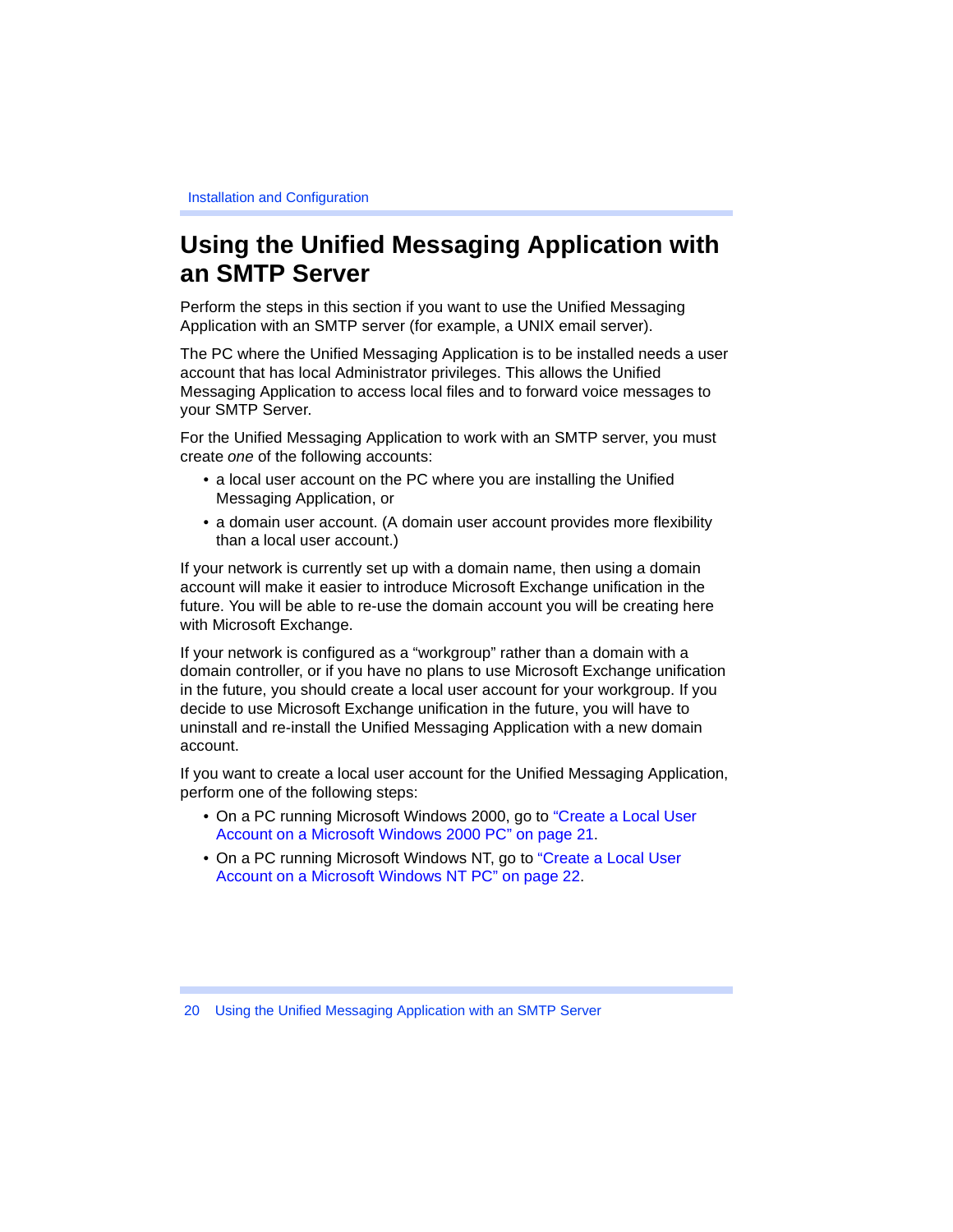If you want to create a domain user account for the Unified Messaging Application, perform one of the following steps:

- On a PC running Microsoft Windows 2000, perform the following steps:
	- **1** Go to ["Step 1: Create a Domain User Account for the Unified](#page-9-1)  [Messaging Application" on page 10](#page-9-1).
	- **2** Go to ["Step 2: Assign Local Administrator Privileges to the](#page-10-0)  [Unified Messaging Application Account" on page 11](#page-10-0).
- On a PC running Microsoft Windows NT, perform the following steps:
	- **1** Go to ["Step 1: Create a Domain User Account for the Unified](#page-15-1)  [Messaging Application" on page 16](#page-15-1).
	- **2** Go to ["Step 2: Assign Local Administrator Privileges to the](#page-16-0)  [Unified Messaging Application Account" on page 17.](#page-16-0)

### <span id="page-20-0"></span>**Create a Local User Account on a Microsoft Windows 2000 PC**

For a PC running Microsoft Windows 2000, perform the following steps:

- **1** Log on as local Administrator.
- **2** Right-click **My Computer**.
- **3** Select **Manage** from the menu.

The Computer Management window appears.

- **4** Select **Local Users and Groups**.
- **5** Open Users folder.
- **6** Click **Action** on the menu bar.
- **7** Select **New User**.
- **8** Enter the account information for the Unified Messaging Application.

### $\equiv$  note:

Do not insert any spaces when entering the account information.

**9** Right-click the account you just created for the Unified Messaging Application.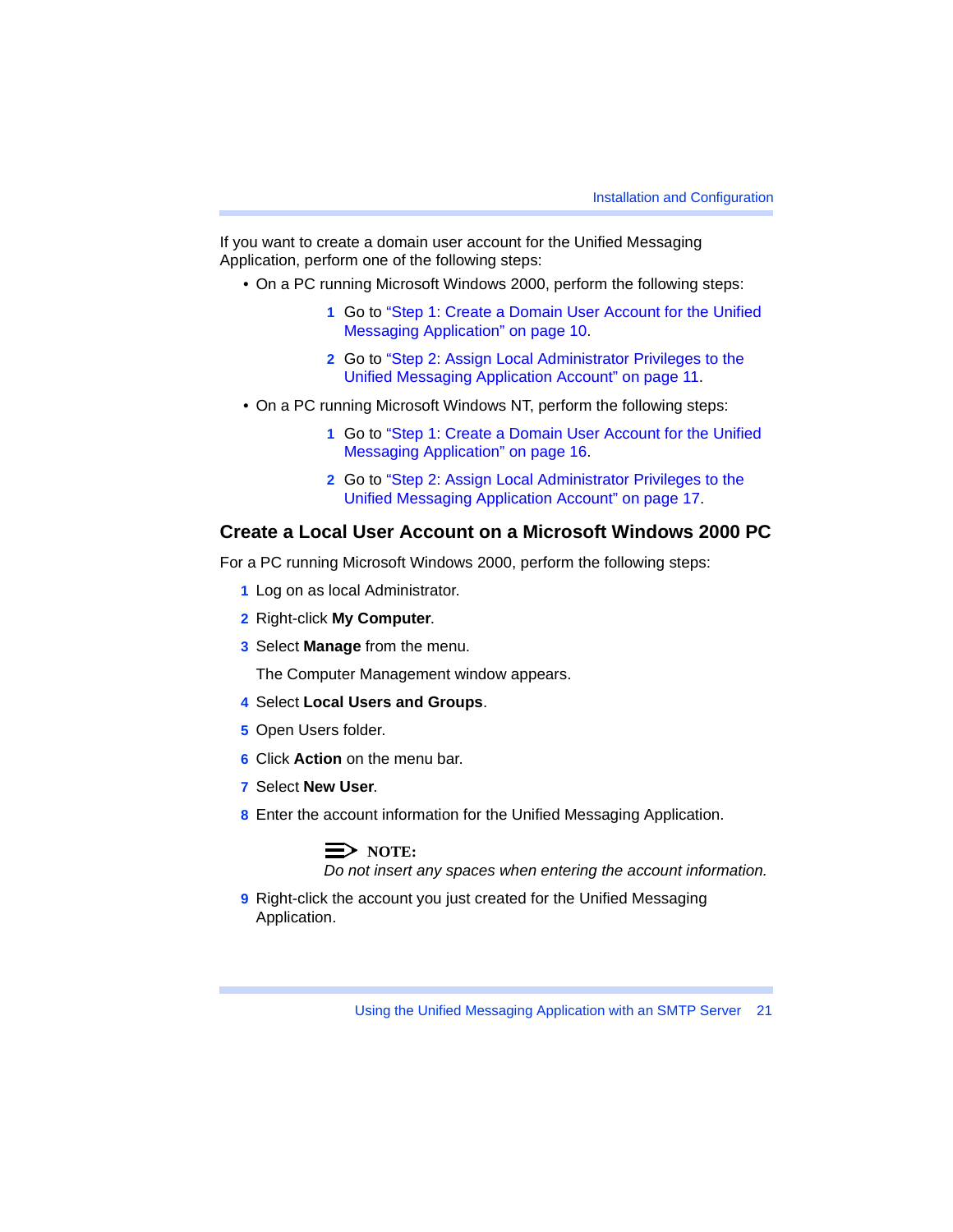**10** Select **Properties** from the menu.

The Properties dialog box appears.

**11** Click the **Member Of** tab.

The Member Of tab appears.

- **12** Click the **Add** button.
- **13** Add Administrator to this account.
- **14** Assign Administrator privileges to this account.

Now that the user account for the Unified Messaging Application is configured, install the Unified Messaging Application software. Go to ["Installing the Unified](#page-22-0)  [Messaging Application Software" on page 23](#page-22-0).

### <span id="page-21-0"></span>**Create a Local User Account on a Microsoft Windows NT PC**

For a PC running Microsoft Windows NT, perform the following steps

- **1** Select **Start>Programs>Administrative Tools>User Manager for Domains**.
- **2** Select **User and then New User** from the drop-down menu.
- **3** Fill in the account information.

## $\equiv$  note:

Do not insert any spaces when entering the account information.

**4** Select **Groups** and assign Administrator privileges to this account.

Now that the user account for the Unified Messaging Application is configured, install the Unified Messaging Application software. Go to ["Installing the Unified](#page-22-0)  [Messaging Application Software" on page 23](#page-22-0).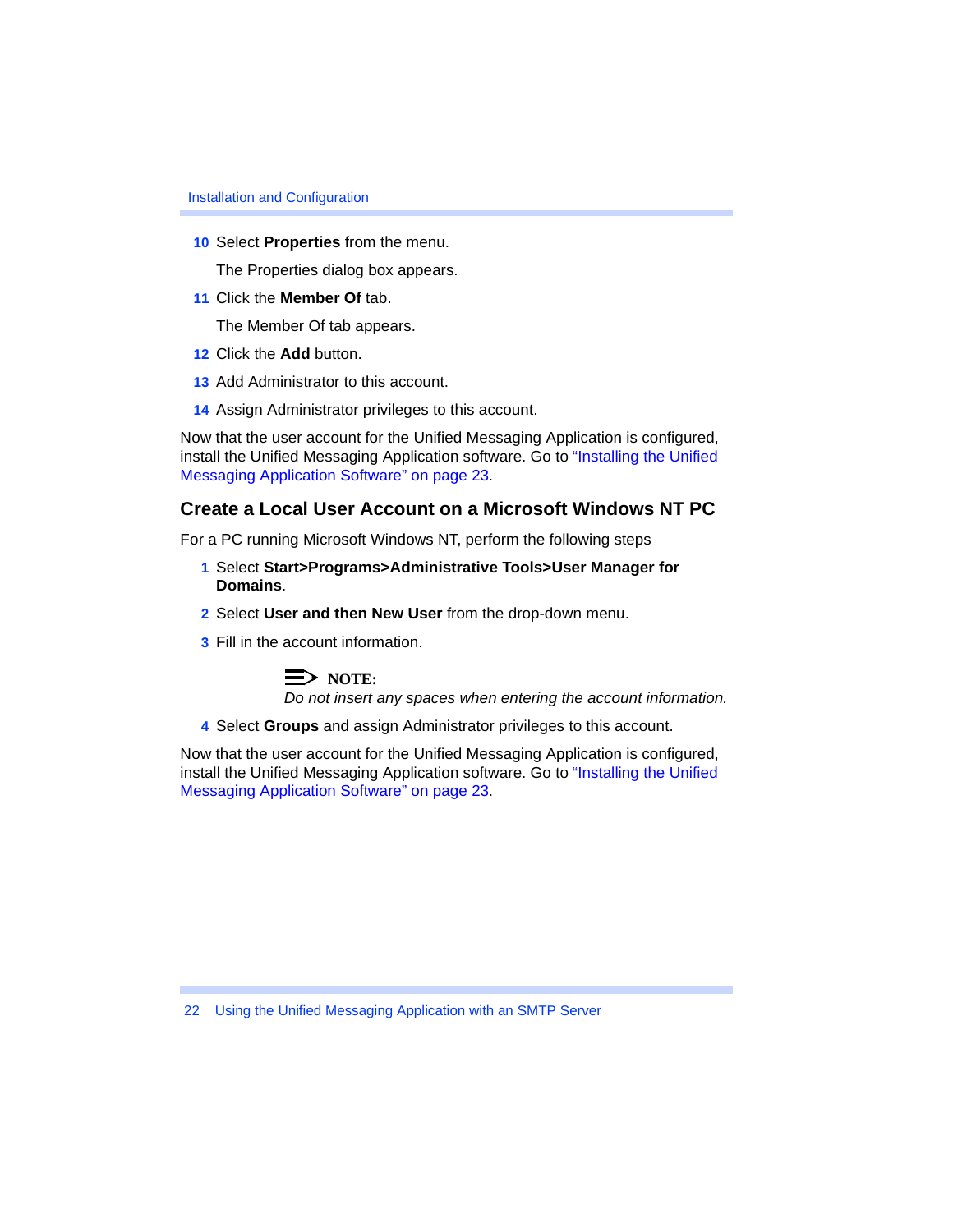# <span id="page-22-0"></span>**Installing the Unified Messaging Application Software**

To install the Unified Messaging Application, you need the following information:

- The full computer name (including the domain) of the PC to which you will install the Unified Messaging Application. You can determine the full computer name by right-clicking on the My Computer icon of that PC and selecting **Properties**. The System Properties dialog box appears. Click the **Network Identification** tab. The full computer name is displayed.
- The name and password of the user account you created for the Unified Messaging Application service.

To install the Unified Messaging Application, perform the following steps:

**1** Insert the Messaging Library CD into the PC.

The Welcome dialog box appears.

**2** Click **Unified Messaging Application**.

The Welcome dialog box appears.

**3** Click the **Next** button.

The Readme File dialog box appears.

**4** When you are finished reviewing the readme file, click the **Next** button.

The Select Destination Directory dialog box appears.

- **5** Specify the directory where you want to install the Unified Messaging application. By default the software will be installed into C:\Program Files\Unified Messaging Application. Use the **Browse** button.
- **6** Click the **Next** button.

The Account Information dialog box appears.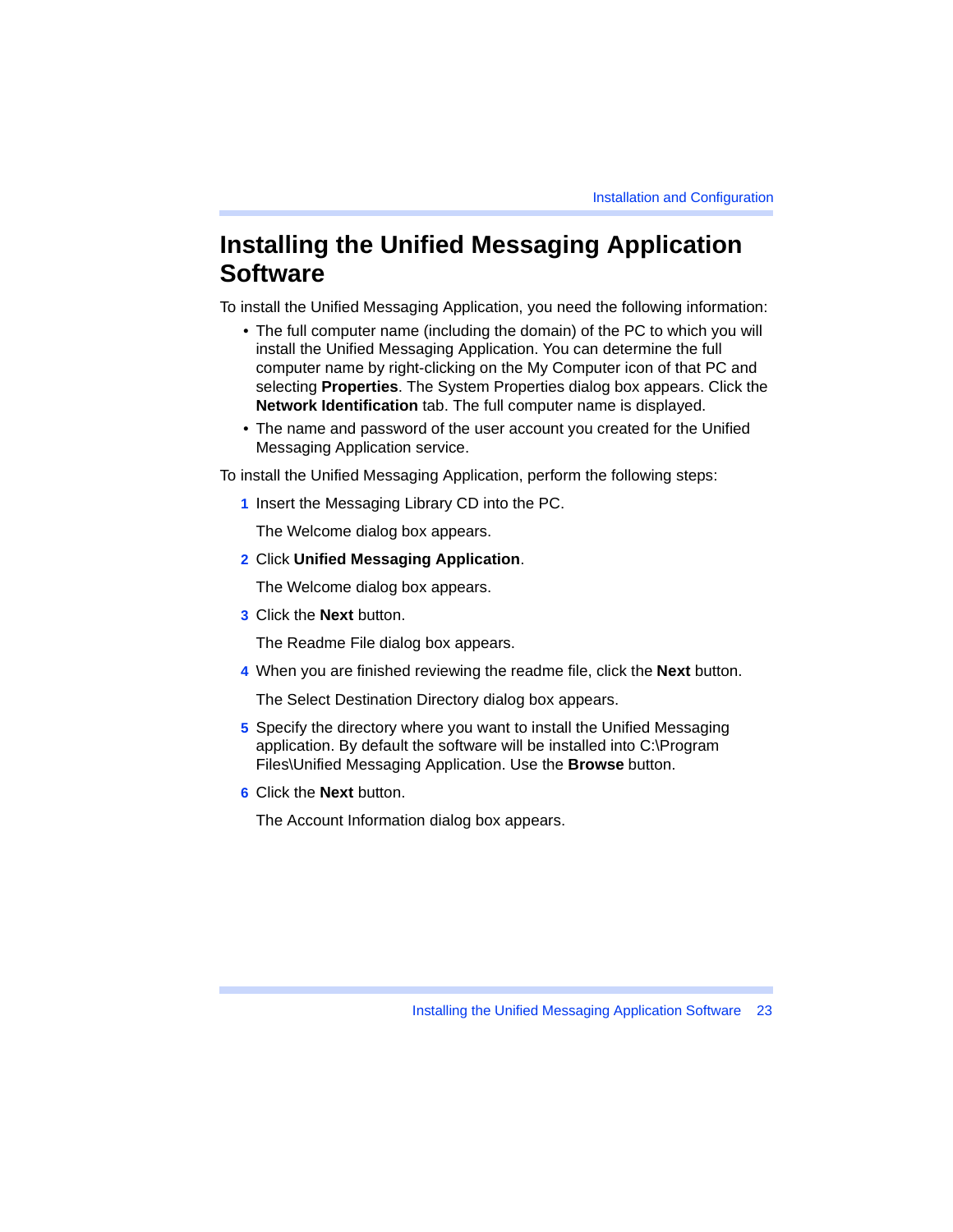- **7** Perform one of the following steps:
	- **If you created a domain account:**

In the Domain Name box, enter the full computer name (including the domain) of the PC to which you are installing the Unified Messaging Application.

**• If you created a local account:**

In the Domain Name box, enter the computer name (excluding the domain) of the PC to which you are installing the Unified Messaging Application.

- **8** In the Account Name box, enter the account name you created for the Unified Messaging Application service.
- **9** In the Password box, enter password for this account.
- **10** Click the **Next** button.

The Ready to Install dialog box appears.

**11** Click the **Next** button.

The Installing message box appears, showing the status of the installation. When the installation is complete, a message box appears.

**12** Click the **OK** button.

The SMTP Service Install message box appears.

**13** Click the **OK** button.

The Installation Complete message box appears.

**14** Click the **Finish** button.

Next, you must configure the Unified Messaging Application. Go to ["Verifying the](#page-25-0)  [Installation" on page 26.](#page-25-0)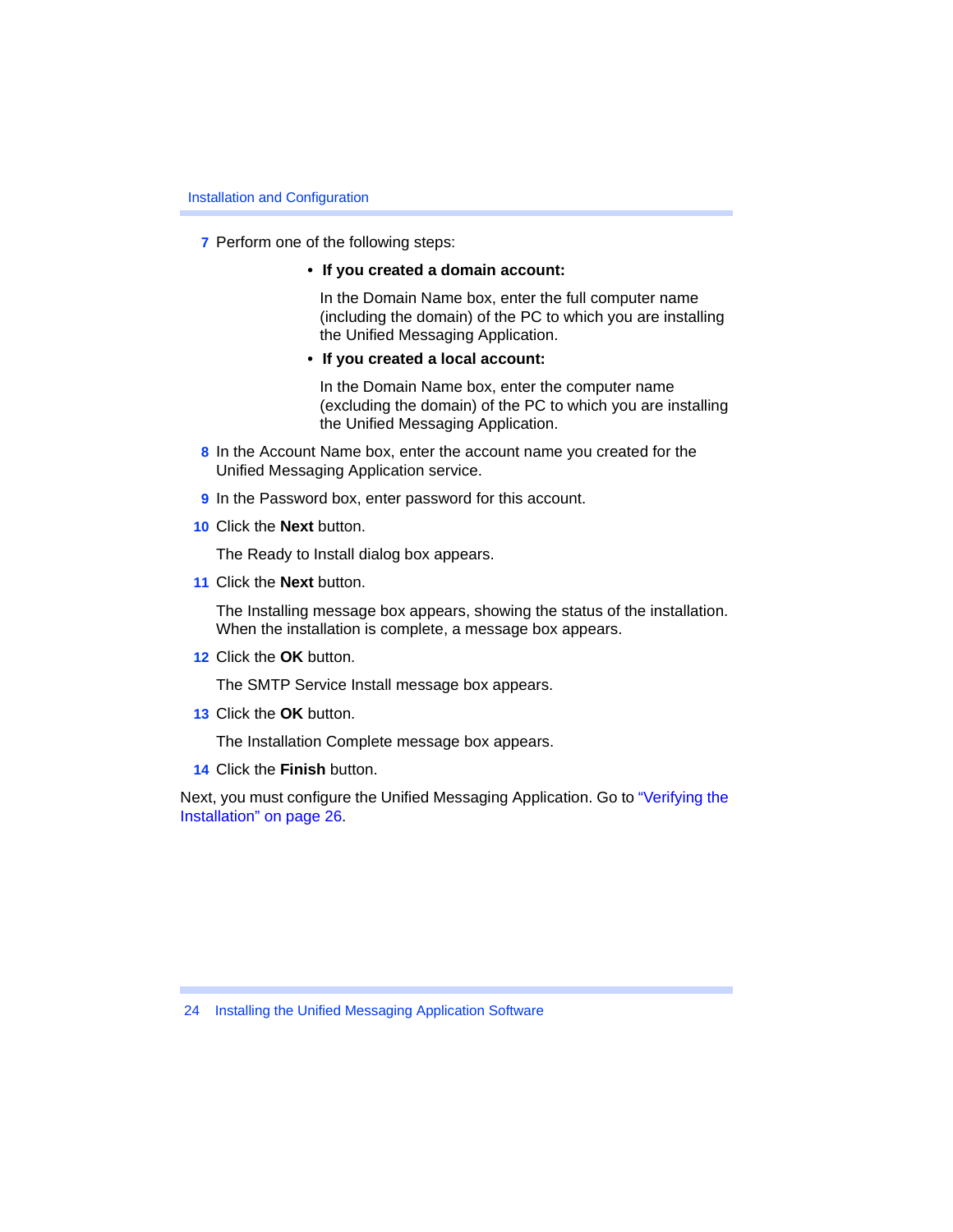# <span id="page-24-0"></span>**Configuring the Unified Messaging Application**

To configure the Unified Messaging Application, perform the following steps:

- **1** Start the MERLIN Messaging Release 4.0 System Administration application or PARTNER Messaging Release 7.0 System Administration application and log into the system.
- **2** Click the **System Properties** button.

The System Properties window appears.

**3** Click the **Parameters** button.

The System Parameters window appears.

**4** In the IP Address box, enter the IP address of the PC where the Unified Messaging Application is installed, and then click the **Save IP** button.

The Unified Messaging button will be displayed in main window of the application.

If you installed the Unified Messaging Application on a PC that has Microsoft Exchange Server installed, the information for the Exchange server will be added automatically to the MERLIN Messaging Release 4.0 System Administration application or PARTNER Messaging Release 7.0 System Administration application.

If you installed the Unified Messaging Application on a PC that does not have Microsoft Exchange Server installed, you must add the Exchange server(s) to the MERLIN Messaging Release 4.0 System Administration application or PARTNER Messaging Release 7.0 System Administration application. See the topic "Add a Server" in the online help for the MERLIN Messaging Release 4.0 System Administration application or PARTNER Messaging Release 7.0 System Administration application.

**5** Administer the Unify with Email for each user's mailbox that will use the Unified Messaging Application. See the "Set Unify with Email for a Mailbox" topic in the MERLIN Messaging Release 4.0 System Administration or PARTNER Messaging Release 7.0 System Administration online help.

Next, you should verify the installation. Go to ["Verifying the Installation" on](#page-25-0)  [page 26](#page-25-0).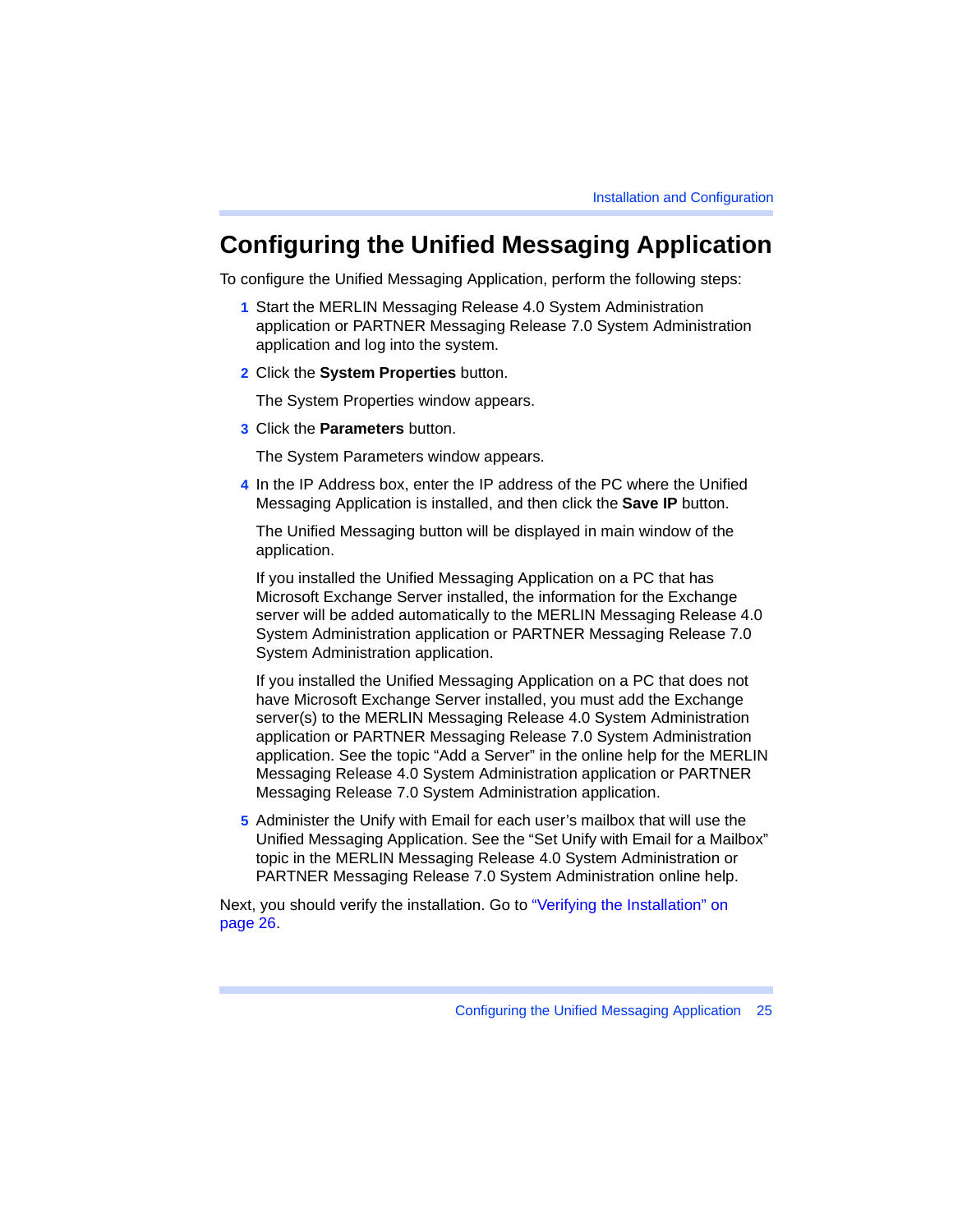# <span id="page-25-0"></span>**Verifying the Installation**

To verify the Unified Messaging Application installation:

- **1** Open the Control Panel window.
- **2** Double-click on **Administrative Tools**.

The Administrative Tools window appears.

**3** Double-click on **Services**.

The Services window appears.

**4** Make sure the Unified Messaging Application service is present in this window.

For this service, the status should be "Started."

If the service did not start, perform the following steps to start it manually:

- a Select the Unified Messaging Application service.
- **b** Right-click the mouse on the service name. A menu appears.
- **c** Select **Properties**.

The Properties dialog box for the selected service appears.

- **d** Click on the **Log On** tab.
- **e** In the Password box, enter the password for the Unified Messaging Application account.
- **f** In the Confirm Password box, re-enter the password.
- **g** Click the **OK** button.

The status should be "Started" for the service.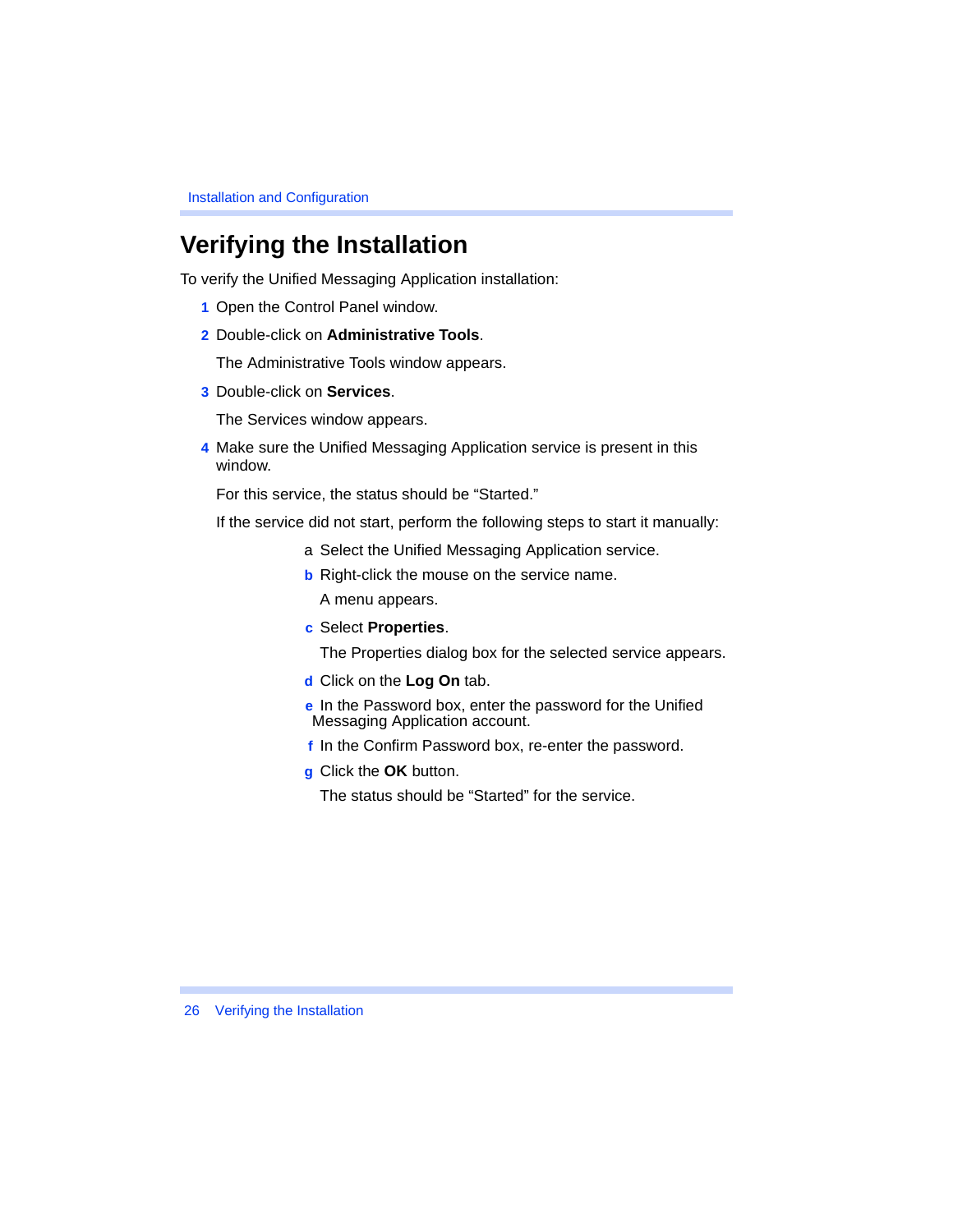# <span id="page-26-0"></span>**Maintaining the Unified Messaging Application**

As system administrator, you should perform the following tasks periodically:

- back up the Unified Messaging configuration files
- view the Unified Messaging Log

## <span id="page-26-1"></span>**Back Up the Configuration Files**

The Unified Messaging configuration files contain all of the settings for the Unified Messaging application and should be backed up regularly. If the data in these files become corrupted, and you did not back up these files previously, you can lose all of the Unified Messaging Application settings.

To back up the Unified Messaging Application configuration files, make copies of the following files:

- umconfig.dat
- umconfigB.dat
- umsout.dat
- umsoutB.dat

These configuration files are located the directory where the Unified Messaging Application is installed. (The default directory is C:\Program Files\Unified Messaging Application.)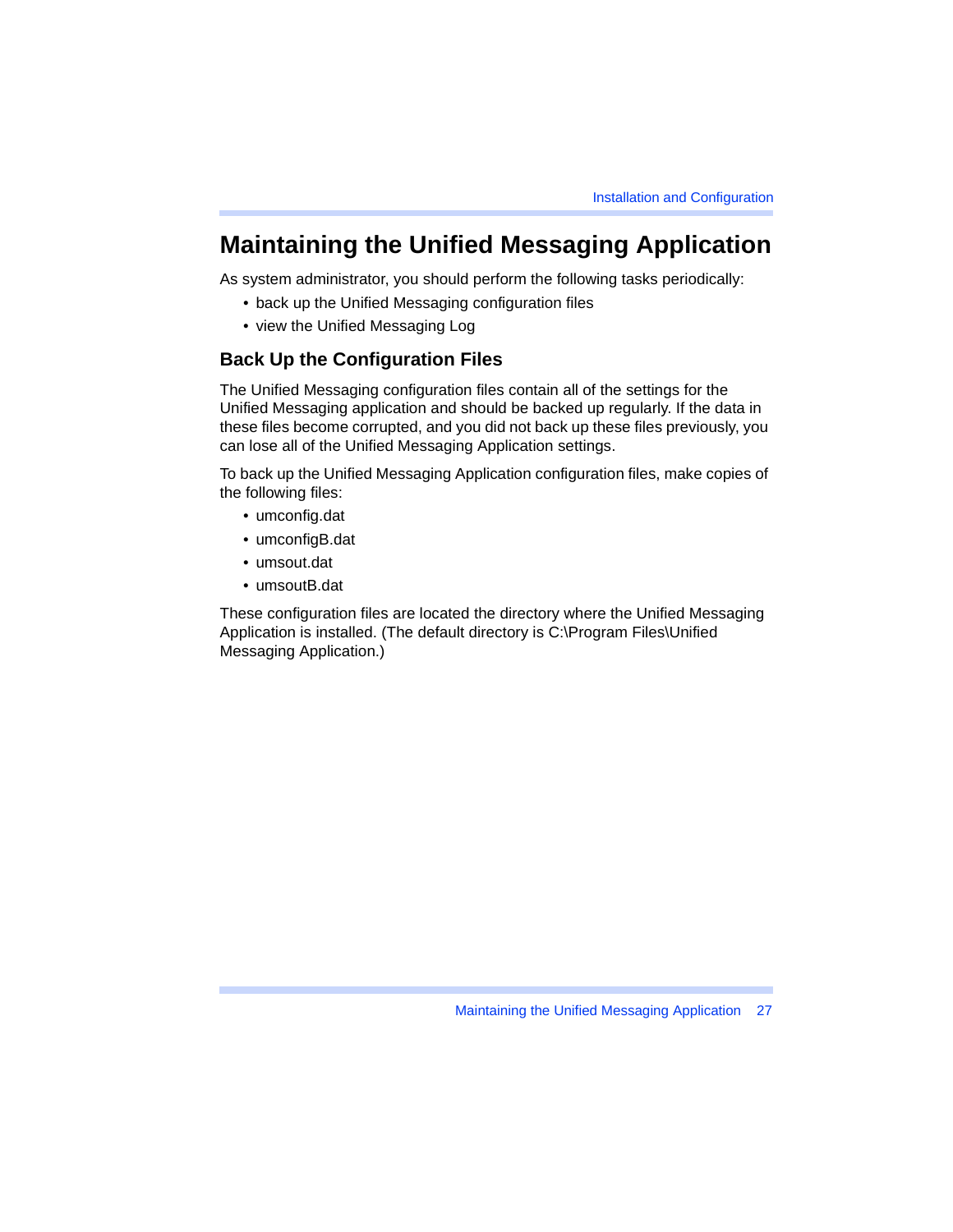## <span id="page-27-0"></span>**View the Unified Messaging Application Log**

The Unified Messaging Application maintains a log of events. You set the types of events that are logged from the MERLIN Messaging Release 4.0 System Administration application or PARTNER Messaging Release 7.0 System Administration application. (See "Setting the Event Log" in the online help for the MERLIN Messaging Release 4.0 System Administration application or PARTNER Messaging Release 7.0 System Administration application.)

Each record in the Event Log contains the following information:

- event type (INFO or ERROR)
- severity level (1 through 4, with 1 being the highest severity and 4 the lowest severity)
- thread ID
- date event occurred
- time event occurred
- message

To view this file:

- **1** Start Windows Explorer.
- **2** Access the directory where the Unified Messaging Application was installed. (The default directory is C:\Program Files\Unified Messaging Application.)
- **3** Select the file umslog.csv.
- **4** Make a copy of this file.

### $\equiv$  note:

Never open the Unified Messaging log (umslog.csv). Always open a copy of this file.

**5** Open the copy you created.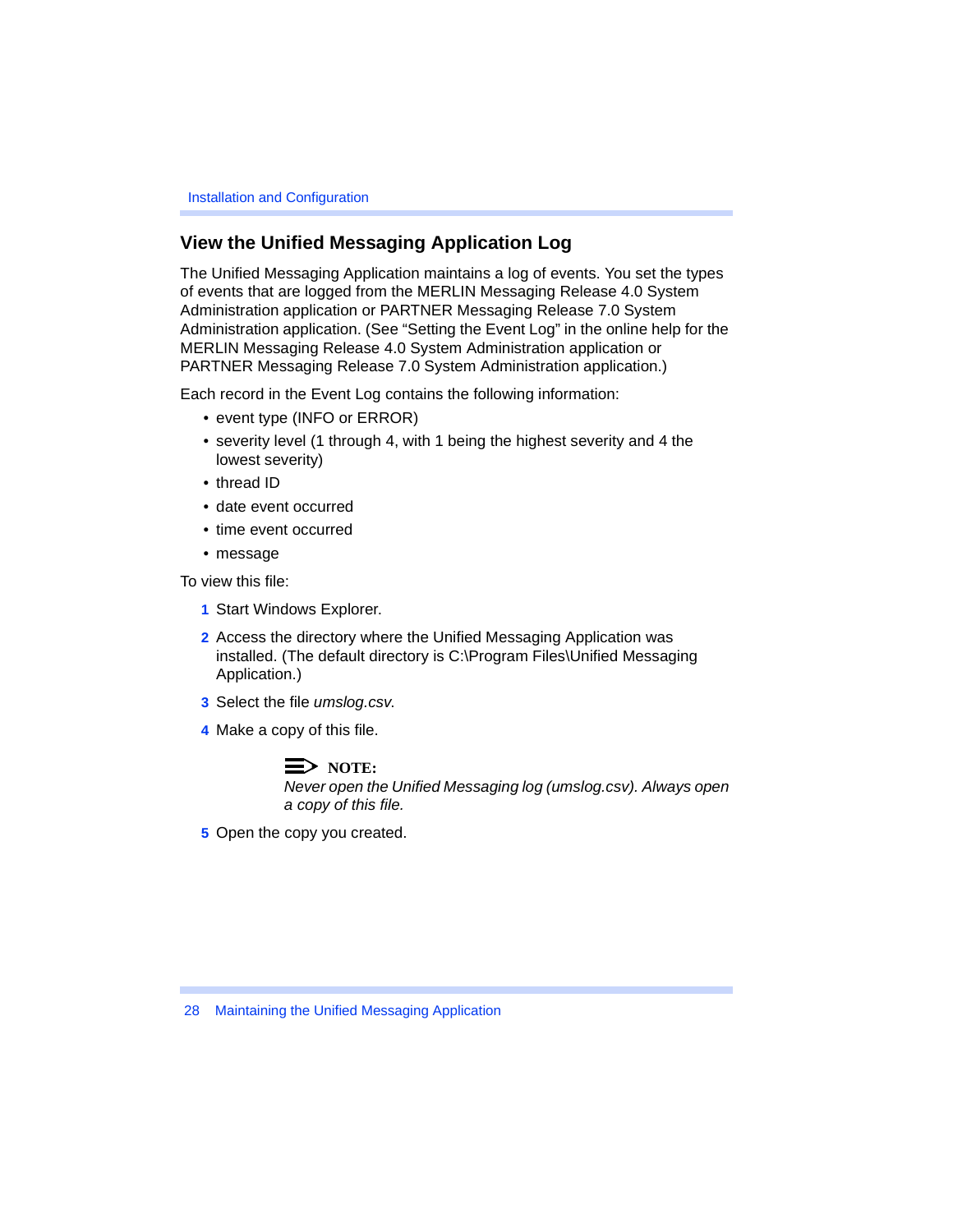# <span id="page-28-0"></span>**Troubleshooting**

This section describes the problems you may encounter when using the Unified Messaging Application.

#### **Problem 1: A user's email account is not receiving the voice mail message (.WAV files) from the messaging system.**

Perform the following steps:

- **1** Verify that the Unify with Email feature is enabled for the user's mailbox extension. (See the "Set the Unify with Email" topic in the online help of the MERLIN Messaging Release 4.0 System Administration application or PARTNER Messaging Release 7.0 System Administration application.
- **2** Examine the Unified Messaging Log. See ["View the Unified Messaging](#page-27-0)  [Application Log" on page 28.](#page-27-0)

### **Problem 2: The Unified Messaging Application is not sending email.**

This problem may occur if you have SMTP forwarding configured and your Internet service provider (ISP) blocks port 25. Perform the following steps:

- **1** Start Windows Explorer.
- **2** In the Programs\Unified Messaging Application folder, double-click on **smtpexp.exe**.

The EasyMail SMTP Express icon appears in the system tray.

**3** Double-click on the **EasyMail SMTP Express** icon in the system tray.

The EasyMail SMTP Express dialog box appears.

**4** Click the **Routing** tab.

The Routing tab appears.

- **5** Select the **Enable Fixed Route** check box in the Fixed Route area.
- **6** In the Domain box, enter the domain name for the server.
- **7** In the Server box, enter the name of the server.
- **8** In the Port box, enter the port number. Be sure to enter a port number other than 25.
- **9** Click the **OK** button.